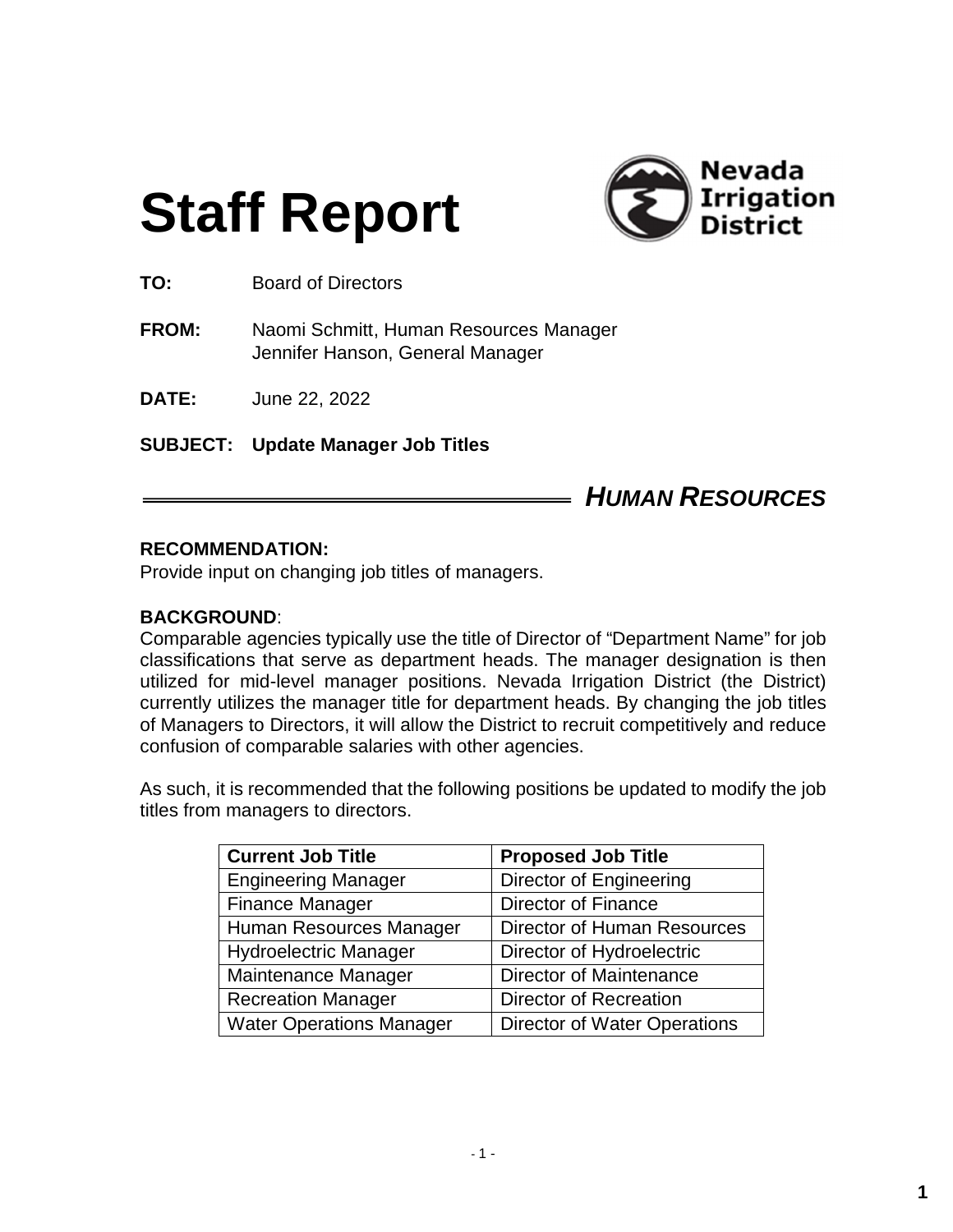To implement this change, the salary schedule, many policies and other items will require modification. If approved, the changes will be implemented over time.

Staff recommends this change to aid in future recruitments. The next department head recruitment will be the Finance Manager.

#### **BUDGETARY IMPACT:**

Budgetary impacts will be limited to the staff time needed to complete the modification on various documents. It is anticipated that the cost will be nominal and can be absorbed within the current expenditure authorizations in the approved annual budget.

Attachments: (7)

- Updated Job Descriptions
	- o Director of Engineering
	- o Director of Finance
	- o Director of Human Resources
	- o Director of Hydroelectric
	- o Director of Maintenance
	- o Director of Recreation
	- o Director of Water Operations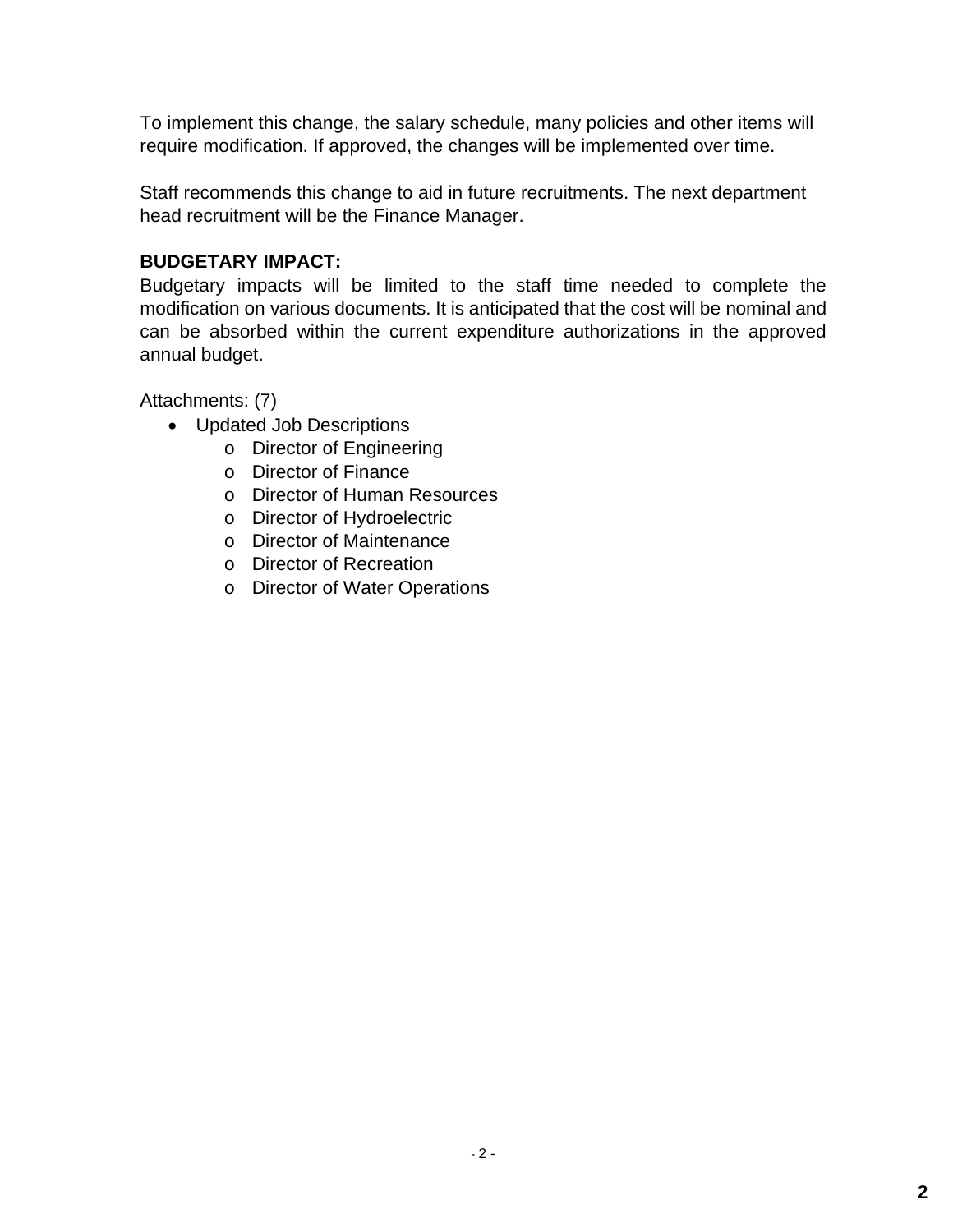| NEVADA IRRIGATION DISTRICT<br><b>Job Description</b>                                                                                                                                                           |                         |                                    |                               |
|----------------------------------------------------------------------------------------------------------------------------------------------------------------------------------------------------------------|-------------------------|------------------------------------|-------------------------------|
| Job Title:                                                                                                                                                                                                     | Director of Engineering |                                    | Reports To:   General Manager |
| Salary<br>Range:                                                                                                                                                                                               | C82                     | Approved by<br>Board of Directors: | xx/xx/xxxx                    |
| <b>FLSA</b><br>Status:                                                                                                                                                                                         | Exempt                  | Unit:                              | Unrepresented - Management    |
| Class specifications are intended to present a descriptive list of the range of duties performed by employees in the class.<br>Specifications are not intended to reflect all duties performed within the job. |                         |                                    |                               |

# **Definition**

To plan, organize, oversee and manage the activities and operations of the Engineering Department including the design, construction and inspection of complex projects related District facilities and operations; to serve as the District's Chief Engineer; to coordinate assigned activities with other departments and outside agencies; to provide leadership to the organization; and to provide highly responsible and complex administrative support to the General Manager.

# **Supervision Received and Exercised**

Receives policy direction from the General Manager.

Exercises direct supervision over assigned supervisory, professional, technical and administrative support personnel.

# **Essential Functions Statements**

- 1. Develop, plan and implement department goals and objectives; recommend and administer policies and procedures.
- 2. Coordinate Department activities with those of other departments and outside agencies and organizations; provide staff assistance to the General Manager and Board of Directors; prepare and present staff reports and other necessary correspondence.
- 3. Direct, oversee and participate in the development of the Department's work plan; assign work activities, projects and programs; monitor work flow; review and evaluate work products, methods and procedures.
- 4. Oversee and participate in the development and administration of the Engineering Department budget; direct the forecast of additional funds needed for staffing, equipment, materials and supplies; monitor and approve expenditures; implement mid-year adjustments.
- 5. Select, train, motivate and evaluate personnel; provide or coordinate staff training; conduct performance evaluations; implement discipline procedures; maintain discipline and high standards necessary for the efficient and professional operation of the Department.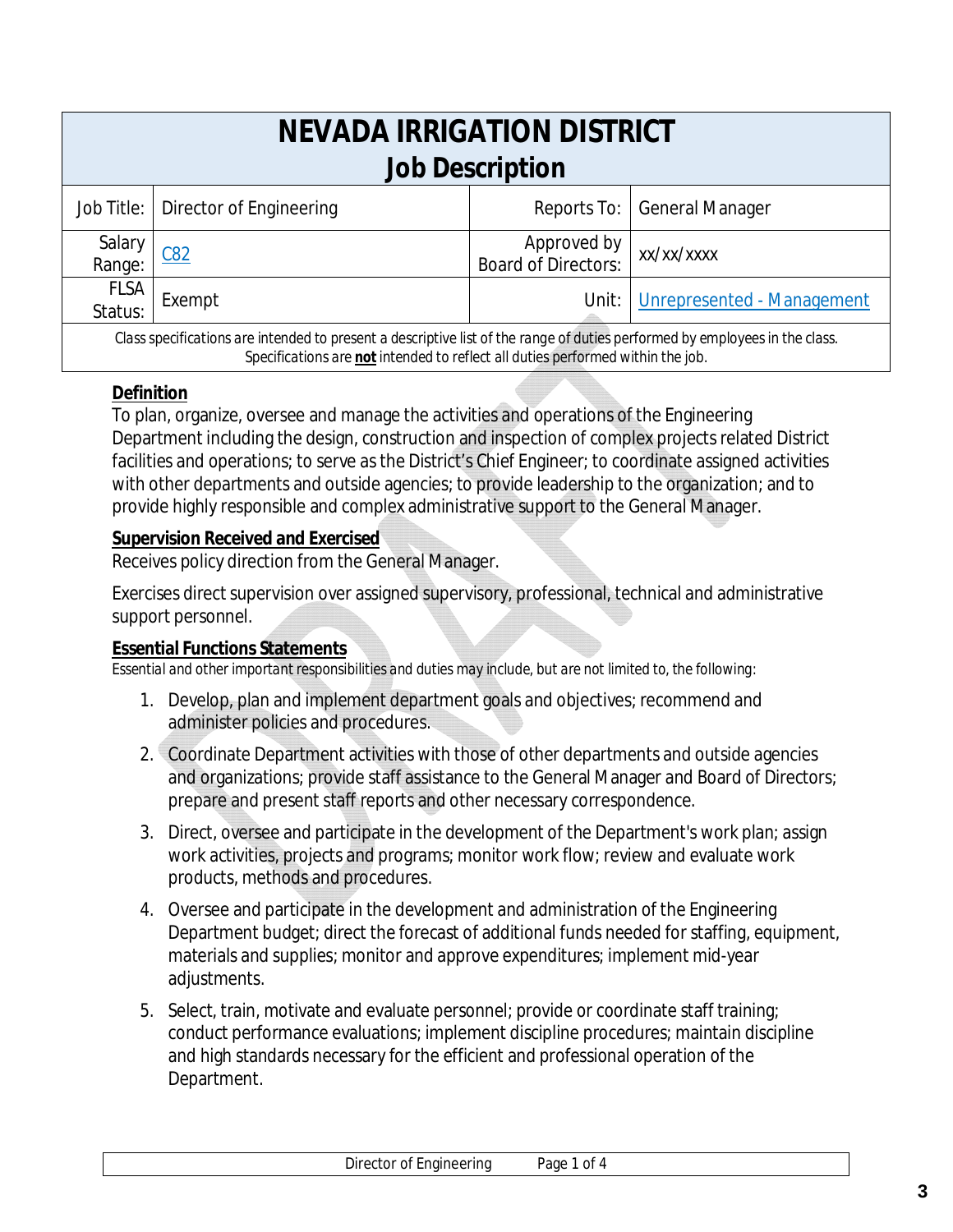- 6. Direct, plan, and oversee the design, construction and implementation of complex water, treatment and distribution projects.
- 7. Secure and manage the services of contractors and consultants in the performance of engineering studies and projects.
- 8. Direct the development, modification and implementation of District engineering standards.
- 9. Direct, oversee and participate in long range planning studies, grants and loan applications.
- 10. Review and approve engineering drawings, specifications and reports on behalf of the District.
- 11. Represent the Department to outside groups and organizations; participate in outside community and professional groups and committees; provide technical assistance as necessary.
- 12. Research and prepare technical and administrative reports and studies; prepare written correspondence as necessary.
- 13. Build and maintain a working environment of trust and teamwork; swiftly and effectively address issues that threaten a cohesive working environment.
- 14. Build and maintain positive working relationships with co-workers, other District employees and the public using principles of good customer service.
- 15. Perform related duties as assigned.

Knowledge of:

- Principles and practices of engineering including, planning, design, cost estimating, construction, operation and inspection of a wide variety of water treatment and water distribution projects.
- Principles and practices of project and contract management.
- Principles and practices of leadership, motivation, team building and conflict resolution.
- Pertinent local, State and Federal laws, rules and regulations.
- Organizational and management practices as applied to the analysis and evaluation of programs.
- Principles and practices of organization, administration and personnel management.
- Principles and practices of budget preparation and administration.
- Principles and practices of effective customer service.
- Modern office equipment including use of applicable computer applications.

#### Ability to:

- Plan, direct and control the administration and operations of the Engineering Department.
- Prepare and administer department budgets.
- Develop and implement department policies and procedures.
- Supervise, train and evaluate assigned personnel.
- Gain cooperation through discussion and collaboration.
- Analyze problems, identify alternative solutions, project consequences of proposed actions and implement recommendations in support of goals.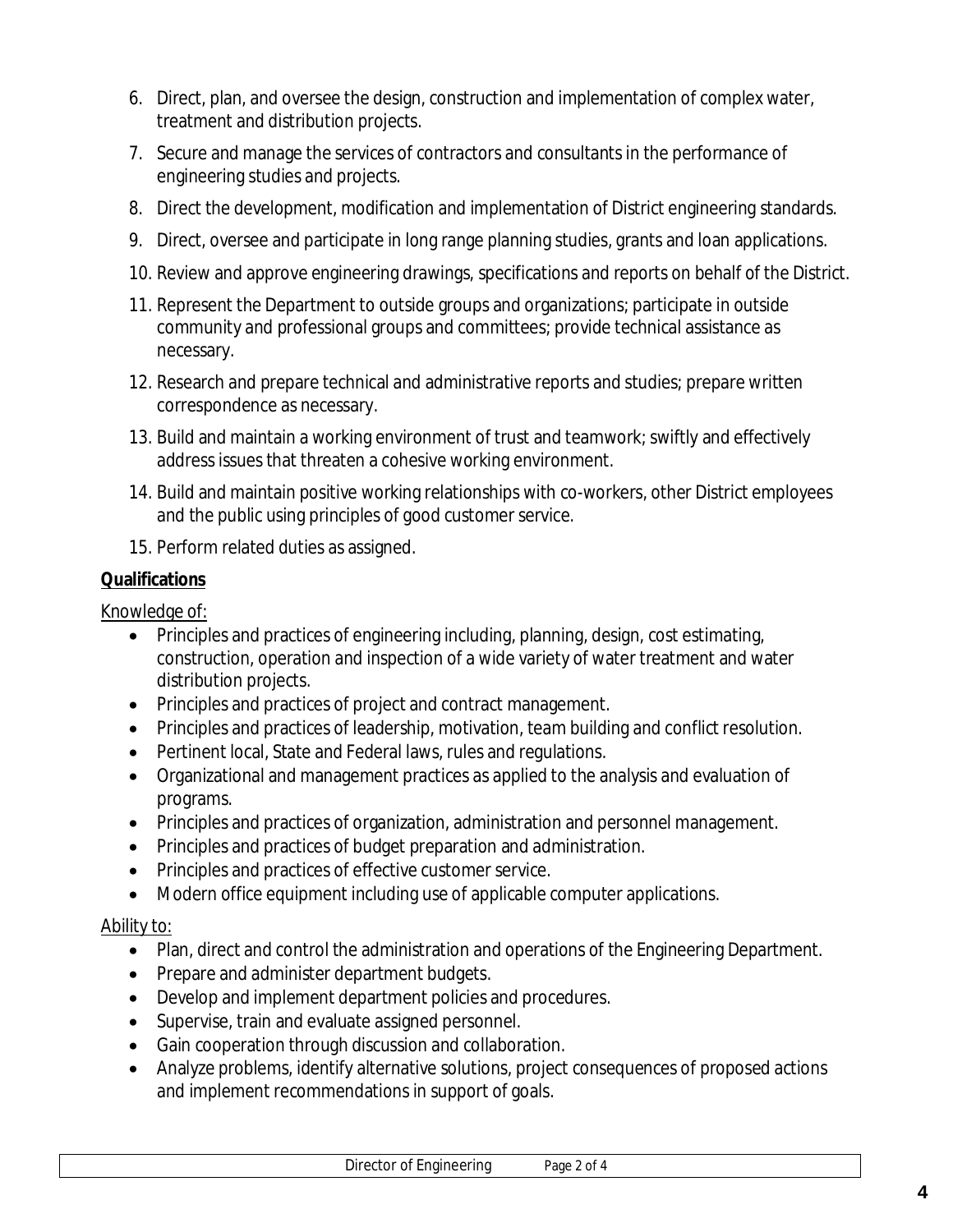- Interpret and apply Federal, State, District and department policies, procedures, rules and regulations.
- Operate and use modern office equipment including a computer and applicable software.
- Communicate clearly and concisely, both orally and in writing.
- Establish and maintain effective working relationships with those contacted in the course of work.

## Responsibility to:

- Take appropriate steps to ensure the safety of personnel.
- Report to the Risk Manager/Safety Officer any work assignment that you feel would require you or departmental personnel to perform the work in an unsafe manner and any safety risks or hazards.

Responsibility to ensure that all personnel under your supervision are:

- Properly trained in safe work practices and procedures.
- Utilizing proper protective equipment.
- Operating equipment properly.
- Acknowledging the use of safeguards by other employees.
- Reporting any removal, displacement, damage, destruction, or tampering of safety devices, safeguards, notices or warnings.
- Following OSHA regulations. (OSHA requires that those in supervisory positions ensure subordinate personnel adhere to the appropriate safety procedures in performing all duties. Failure to provide proper supervision may result in civil and/or criminal sanctions for the District and the supervisor).

#### **Experience and Education Guidelines**

*Any combination of experience and education that would likely provide the required knowledge and abilities is qualifying. A typical way to obtain the knowledge and abilities would be:*

#### Experience:

Seven years of increasingly responsible experience in engineering; including three years of administrative and management responsibility.

#### Education:

Equivalent to a Bachelor's degree from an accredited college or university with major course work in engineering or a related field.

# License and Certificate:

Possession of a valid California driver's license. Possession of a current certificate of registration as a Professional Engineer in California.

# **Working Conditions**

# Environmental Conditions:

Work is normally performed in a temperature controlled office environment subject to typical office noise. Conditions include attendance at evening meetings and irregular hours as necessary to meet deadlines and achieve objectives as well as periodic travel.

# Physical Conditions:

Essential functions may require maintaining physical condition necessary to sit at desk for long periods of time; intermittently twist to reach equipment surrounding desk; perform simple grasping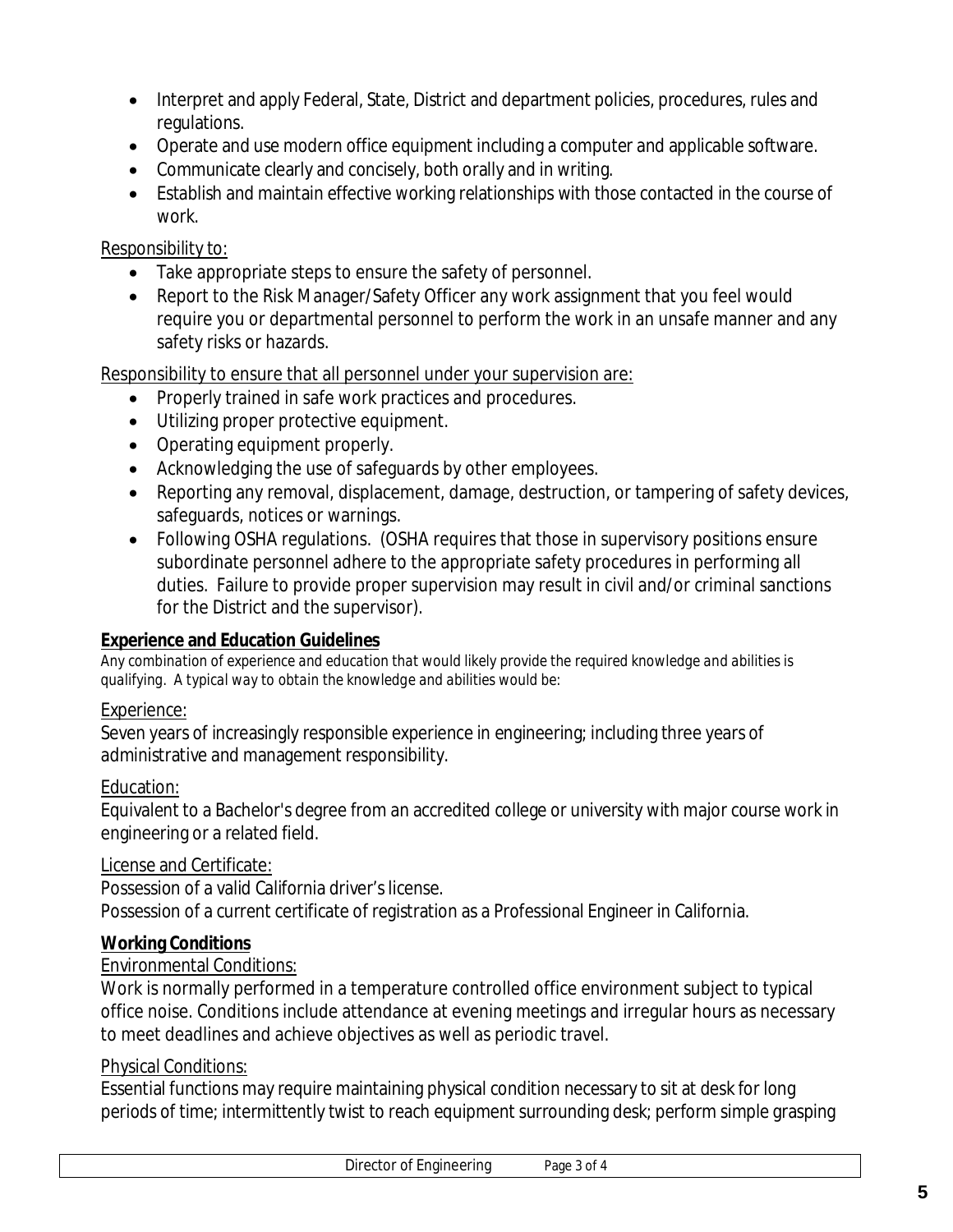and fine manipulation; use telephone, write or use a keyboard to communicate through written means; and lift or carry weight of 25 pounds or less.

#### **Mental Conditions:**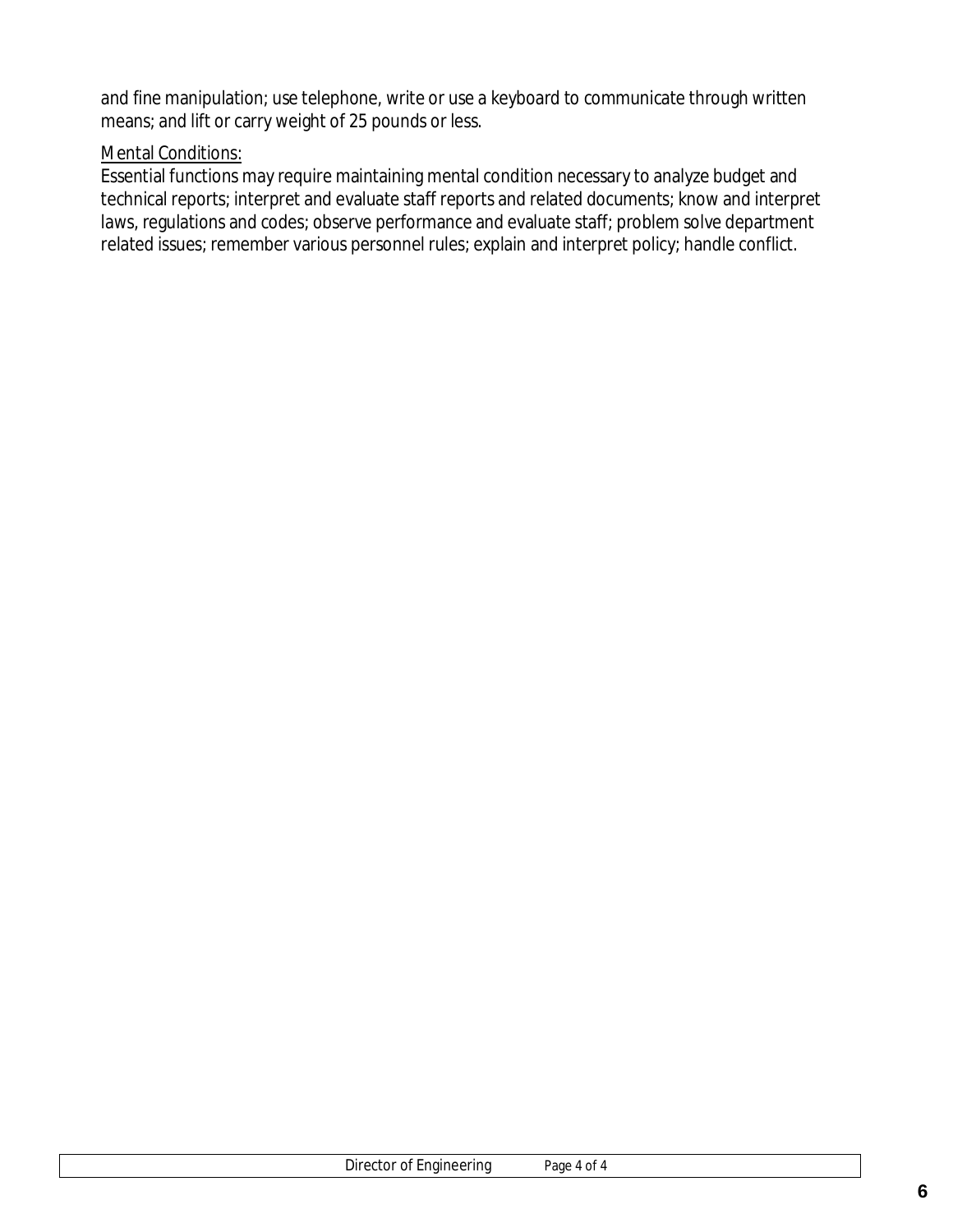| NEVADA IRRIGATION DISTRICT                                                                                                  |                     |                                      |                                    |
|-----------------------------------------------------------------------------------------------------------------------------|---------------------|--------------------------------------|------------------------------------|
| <b>Job Description</b>                                                                                                      |                     |                                      |                                    |
| Job Title:                                                                                                                  | Director of Finance |                                      | Reports To:   General Manager      |
| Salary                                                                                                                      |                     |                                      |                                    |
| Range:                                                                                                                      | C66                 | Approved by<br>  Board of Directors: | xx/xx/xxxx                         |
| <b>FLSA</b>                                                                                                                 |                     |                                      |                                    |
| Status:                                                                                                                     | Exempt              |                                      | Unit:   Unrepresented - Management |
| Class specifications are intended to present a descriptive list of the range of duties performed by employees in the class. |                     |                                      |                                    |

#### *Specifications are not intended to reflect all duties performed within the job.*

#### **Definition**

To plan, organize, oversee and manage the activities and operations of the Finance Department including accounting, customer service, agency budget, investments, purchasing, and information technology; to coordinate assigned activities with other departments and outside agencies; to provide leadership to the organization; and to provide highly responsible and complex administrative support to the General Manager.

#### **Supervision Received and Exercised**

Receives policy direction from the General Manager.

Exercises direct supervision over assigned supervisory, professional, technical and administrative support personnel.

#### **Essential Functions Statements**

- 1. Develop, plan and implement department goals and objectives; recommend and administer policies and procedures.
- 2. Coordinate Department activities with those of other departments and outside agencies and organizations; provide staff assistance to the General Manager and Board of Directors; prepare and present staff reports and other necessary correspondence.
- 3. Direct, oversee and participate in the development of the Department's work plan; assign work activities, projects and programs; monitor work flow; review and evaluate work products, methods and procedures.
- 4. Oversee and participate in the development and administration of the Finance Department budget; direct the forecast of additional funds needed for staffing, equipment, materials and supplies; monitor and approve expenditures; implement mid-year adjustments.
- 5. Select, train, motivate and evaluate personnel; provide or coordinate staff training; conduct performance evaluations; implement discipline procedures; maintain discipline and high standards necessary for the efficient and professional operation of the Department.
- 6. Develop and implement fiscal policies, internal controls and systems relating to budget preparation and administration, accounting, contractual, financial reporting and labor negotiation strategies recommending improvements to ensure the integrity of the District's financial information.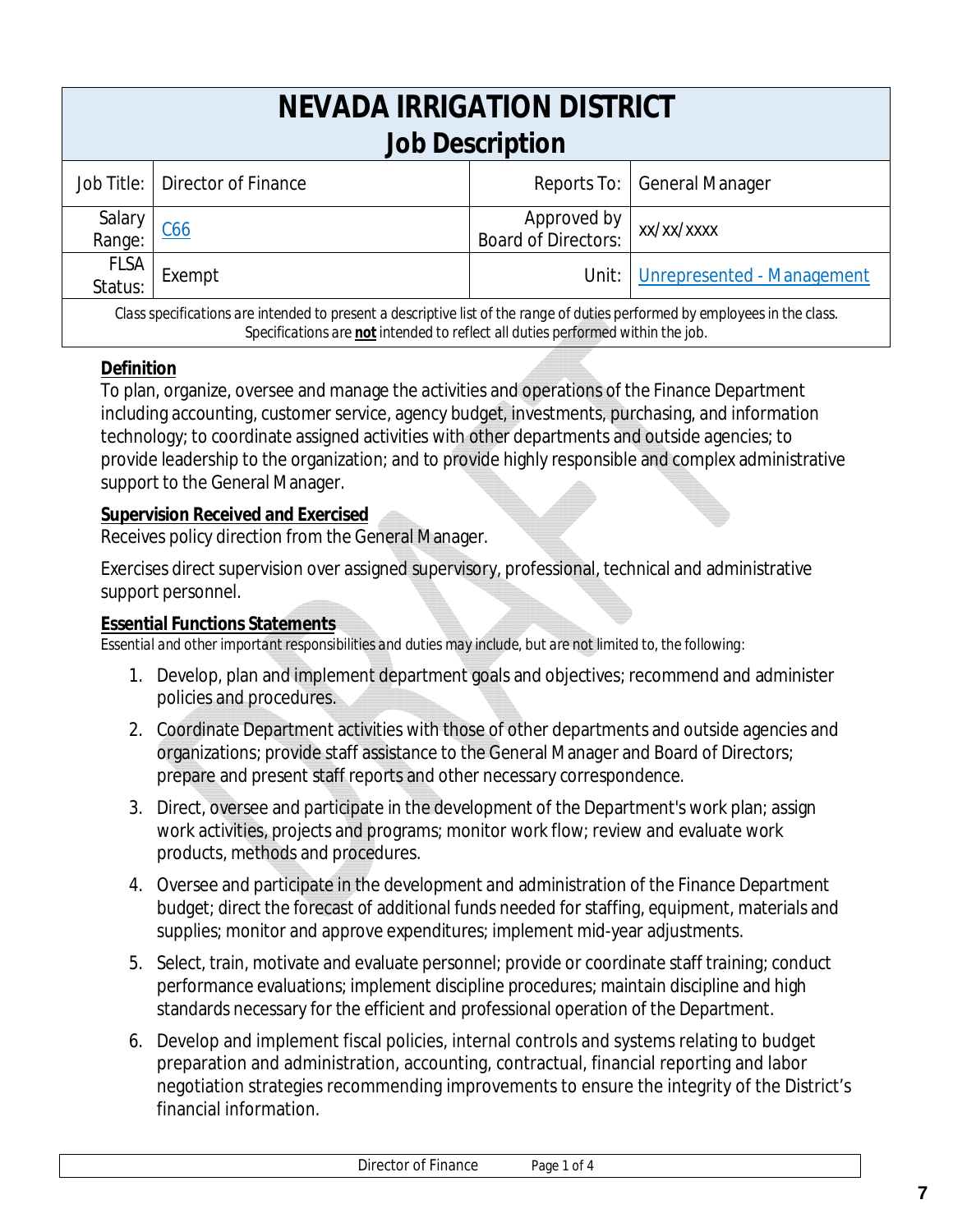- 7. Prepare Request for Proposals (RFPs) and specifications for banking, auditing, OPEB, compensation, benefits, and other related services; review proposals for Bonds, certificates of participation, state loans and other long-term funding mechanisms.
- 8. Coordinate and manage the annual budget process; perform financial modeling and analysis and maintain budget and forecasting models; administer the budget process including revenue, salary and benefits prediction, rate setting methodologies and budget appropriations; communicate the District's actual performance versus budget and objectives to senior management.
- 9. Manage and oversee the District's external independent audit including work papers, schedule and financial statements preparation and resolution of auditor findings.
- 10. Ensure compliance with GASB guidelines; Federal, State and local laws, regulations, codes and/or standards and District policies, procedures and rules and regulations; ensure the integrity, accuracy and informational quality of the overall controllership functions.
- 11. Develop and implement policies and procedures related to the District's purchasing functions; ensure District departments comply with policies and procedures; research and resolve contract and bidder disputes.
- 12. Negotiate and oversee the monitoring of contracts and agreements with outside service providers and vendors to ensure compliance and cost-effectiveness.
- 13. Oversee and direct District Information System activities; oversee the development and implementation of long-term information technology requirements.
- 14. Represent the Department to outside groups and organizations; participate in outside community and professional groups and committees; provide technical assistance as necessary.
- 15. Research and prepare technical and administrative reports and studies; prepare written correspondence as necessary.
- 16. Build and maintain a working environment of trust and teamwork; swiftly and effectively address issues that threaten a cohesive working environment.
- 17. Build and maintain positive working relationships with co-workers, other District employees and the public using principles of good customer service.
- 18. Perform related duties as assigned.

# Knowledge of:

- Principles and practices of public finance and accounting.
- Principles and practices of agency budget preparation and administration.
- Principles and practices of investments and debt servicing.
- Principles and practices of leadership, motivation, team building and conflict resolution.
- Pertinent local, State and Federal laws, rules and regulations.
- Organizational and management practices as applied to the analysis and evaluation of programs.
- Principles and practices of organization, administration and personnel management.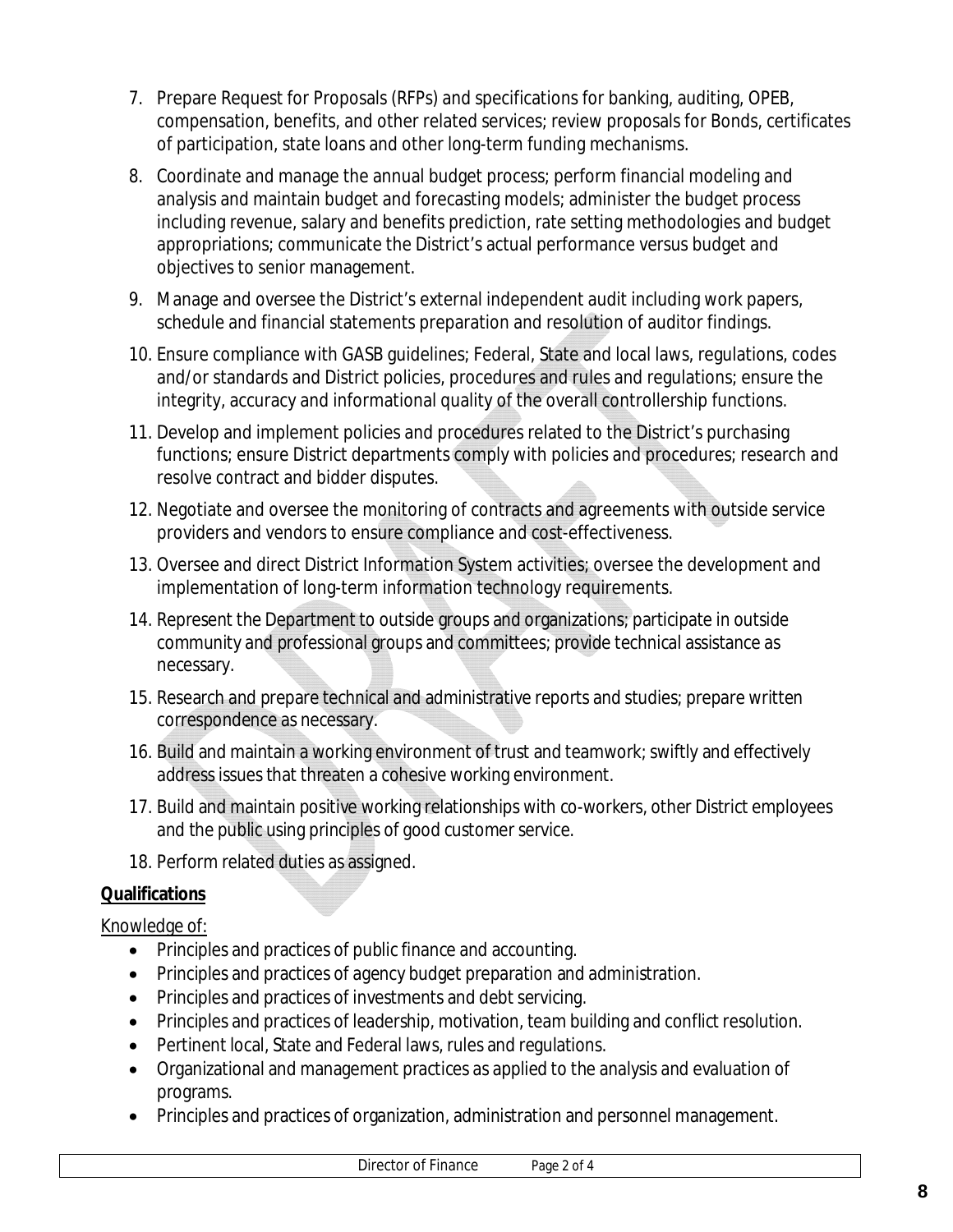- Information technology principles, practices, and applications.
- Principles and practices of governmental purchasing and contract administration.
- Modern office equipment including use of applicable computer applications.
- Principles and practices of effective customer service.

#### Ability to:

- Plan, direct and control the administration and operations of the Finance Department.
- Prepare and oversee District-wide budgets.
- Develop and implement department policies and procedures.
- Supervise, train and evaluate assigned personnel.
- Gain cooperation through discussion and collaboration.
- Direct the development and implementation of sound procurement and information technology practices.
- Analyze problems, identify alternative solutions, project consequences of proposed actions and implement recommendations in support of goals.
- Interpret and apply Federal, State, District and department policies, procedures, rules and regulations.
- Operate and use modern office equipment including a computer and applicable software.
- Communicate clearly and concisely, both orally and in writing.
- Establish and maintain effective working relationships with those contacted in the course of work.

#### Responsibility to:

- Take appropriate steps to ensure the safety of personnel.
- Report to the Risk Manager/Safety Officer any work assignment that you feel would require you or departmental personnel to perform the work in an unsafe manner and any safety risks or hazards.

Responsibility to ensure that all personnel under your supervision are:

- Properly trained in safe work practices and procedures.
- Utilizing proper protective equipment.
- Operating equipment properly.
- Acknowledging the use of safeguards by other employees.
- Reporting any removal, displacement, damage, destruction, or tampering of safety devices, safeguards, notices or warnings.
- Following OSHA regulations. (OSHA requires that those in supervisory positions ensure subordinate personnel adhere to the appropriate safety procedures in performing all duties. Failure to provide proper supervision may result in civil and/or criminal sanctions for the District and the supervisor).

#### **Experience and Education Guidelines**

*Any combination of experience and education that would likely provide the required knowledge and abilities is qualifying. A typical way to obtain the knowledge and abilities would be:*

#### Experience:

Seven years of increasingly responsible experience in public accounting/finance; including three years of administrative and management responsibility.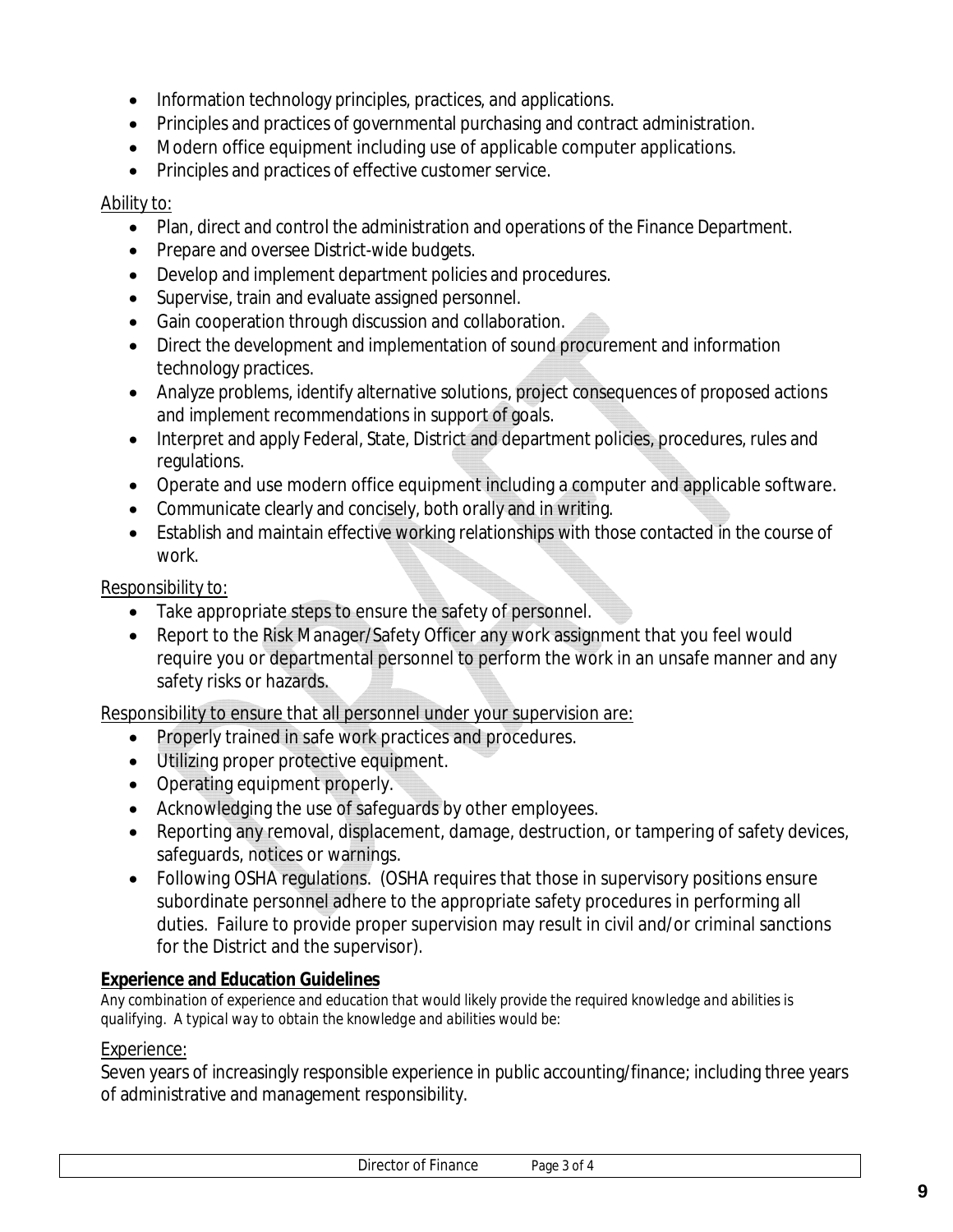## Education:

Equivalent to a Bachelor's degree from an accredited college or university with major course work in accounting, finance, business or public administration or a related field. MBA highly desirable.

#### License and Certificate:

Possession of, or ability to obtain, a valid California driver's license. Possession of a CPS desirable.

## **Working Conditions**

#### Environmental Conditions:

Work is normally performed in a temperature controlled office environment subject to typical office noise. Conditions include attendance at evening meetings and irregular hours as necessary to meet deadlines and achieve objectives as well as periodic travel.

## Physical Conditions:

Essential functions may require maintaining physical condition necessary to sit at desk and in meetings for long periods of time; intermittently twist to reach equipment surrounding desk; perform simple grasping and fine manipulation; use telephone; write or use a keyboard to communicate through written means; and lift or carry weight of 25 pounds or less.

#### Mental Conditions: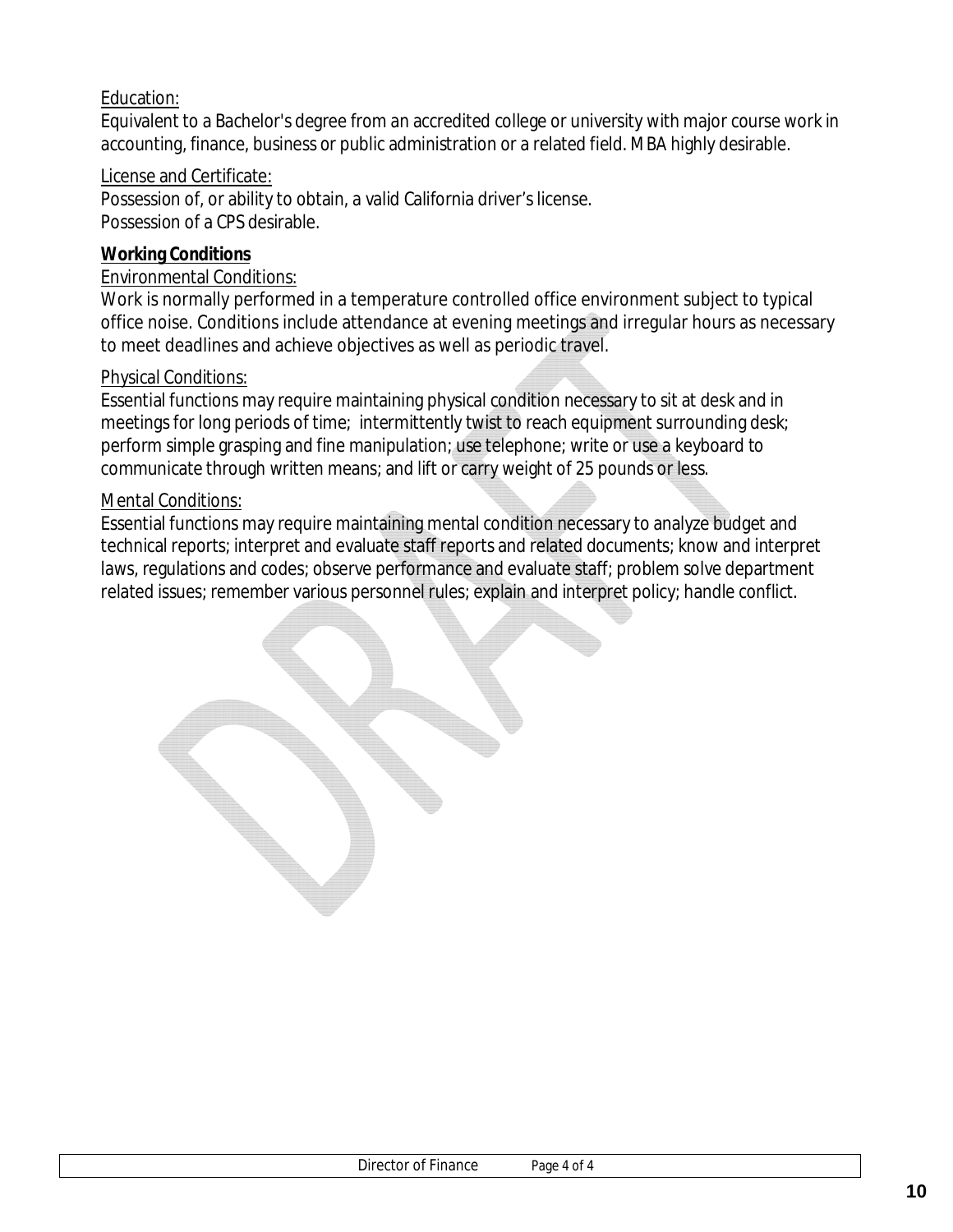| NEVADA IRRIGATION DISTRICT<br><b>Job Description</b>                                                                        |                                          |                                    |                                  |
|-----------------------------------------------------------------------------------------------------------------------------|------------------------------------------|------------------------------------|----------------------------------|
|                                                                                                                             | Job Title:   Director of Human Resources |                                    | Reports To:   General Manager    |
| Salary<br>Range:                                                                                                            | <b>B72</b>                               | Approved by<br>Board of Directors: | xx/xx/xxxx                       |
| <b>FLSA</b><br>Status:                                                                                                      | Exempt                                   |                                    | Unit: Unrepresented - Management |
| Class specifications are intended to present a descriptive list of the range of duties performed by employees in the class. |                                          |                                    |                                  |

#### *Specifications are not intended to reflect all duties performed within the job.*

#### **Definition**

To plan, organize, oversee and manage the activities and operations of the Human Resources Department including classification and compensation, employee benefit administration, labor and employee relations, and training and employee development; to coordinate assigned activities with other departments and outside agencies; to provide leadership to the organization; and to provide highly responsible and complex administrative support to the General Manager.

#### **Supervision Received and Exercised**

Receives policy direction from the General Manager.

Exercises direct supervision over technical and administrative support personnel.

#### **Essential Functions Statements**

- 1. Develop, plan and implement department goals and objectives; recommend and administer policies and procedures.
- 2. Coordinate Department activities with those of other departments and outside agencies and organizations; provide staff assistance to the General Manager and Board of Directors; prepare and present staff reports and other necessary correspondence.
- 3. Direct, oversee and participate in the development of the Department's work plan; assign work activities, projects and programs; monitor work flow; review and evaluate work products, methods and procedures.
- 4. Oversee and participate in the development and administration of the Human Resources Department budget; direct the forecast of additional funds needed for staffing, equipment, materials and supplies; monitor and approve expenditures; implement mid-year adjustments.
- 5. Select, train, motivate and evaluate personnel; provide or coordinate staff training; conduct performance evaluations; implement discipline procedures; maintain discipline and high standards necessary for the efficient and professional operation of the Department.
- 6. Direct the District's labor relations program including meet and confer; recommend and secure Board of Directors authorization for negotiating parameters; provide analysis on negotiation issues and make presentations to the Board of Directors; serve on negotiating team; devise negotiation goals and strategies.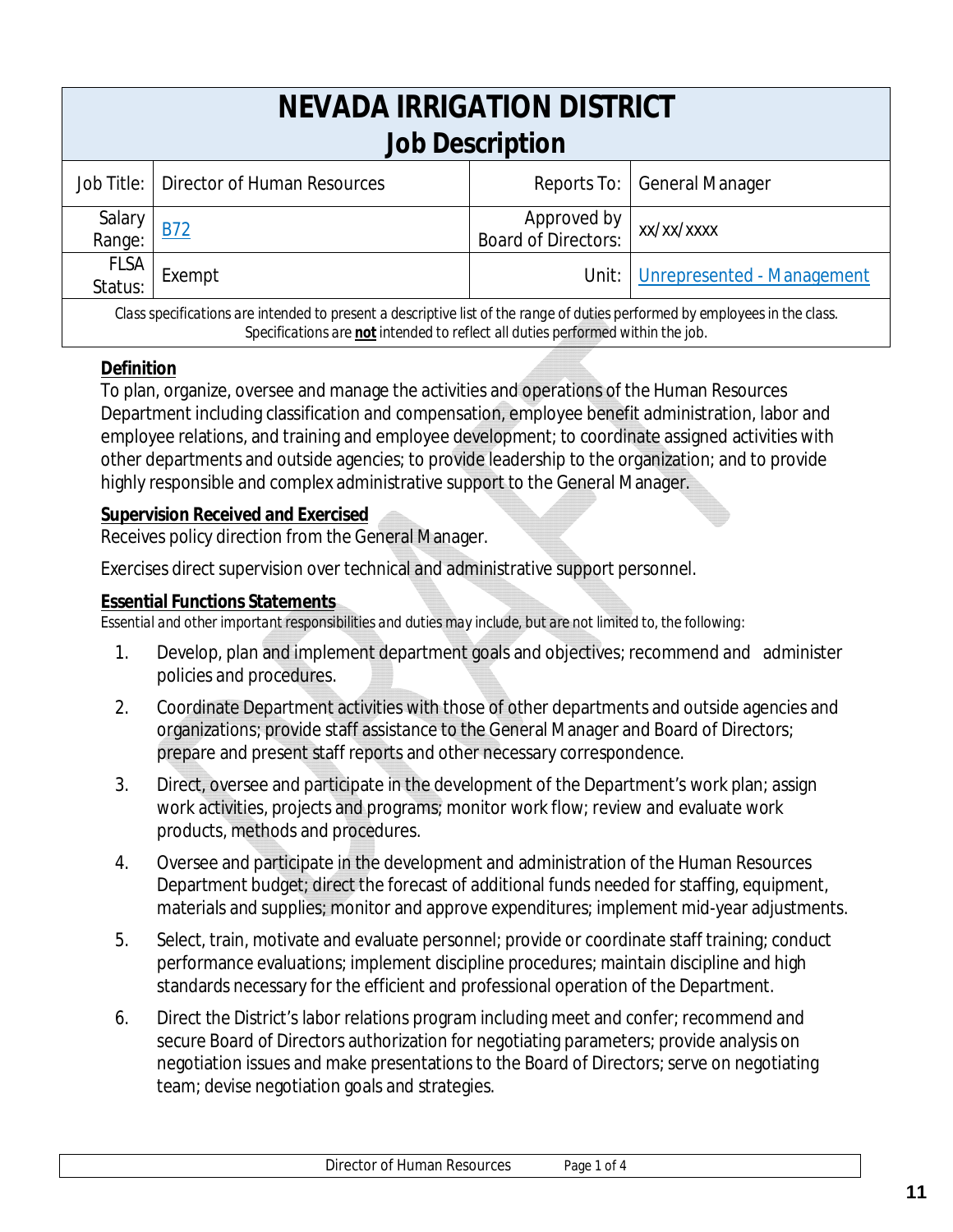- 7. Coordinate, maintain, and direct the administration of District personnel policies, practices and procedures; advise employees, supervisors and managers in their interpretation; recommend new or revised policies and procedures to department managers, General Manager's Office and employee associations.
- 8. Coordinate with employee associations, their leadership and business representatives to resolve employee and labor relations issues, including contract interpretation, problem solving, and complaint and grievance resolution.
- 9. Oversee the equal opportunity and diversity functions of the District, including recruitment outreach, training, State and Federal reporting, referral of complaints for investigation, and consultation with supervisors and managers.
- 10. Oversee recruiting, testing, selection, classification and compensation activities; review and negotiate changes.
- 11. Oversee the employee benefits program; recommend and negotiate changes; consult with brokers and actuaries; recommend funding options to the General Manager.
- 12. Direct and coordinate the conduct of studies; collect and evaluate labor market data; analyze internal salary relationships; assign pay ranges.
- 13. Represent the Department to outside groups and organizations; participate in outside community and professional groups and committees; provide technical assistance as necessary.
- 14. Research and prepare technical and administrative reports and studies; prepare written correspondence as necessary.
- 15. Research, prepare and present technical and administrative reports and studies to Board of Directors, commissions and a variety of committees; prepare written correspondence as necessary.
- 16. Build and maintain a working environment of trust and teamwork; swiftly and effectively address issues that threaten a cohesive working environment.
- 17. Build and maintain positive working relationships with co-workers, other District employees and the public using principles of good customer service.
- 18. Perform related duties as assigned.

# Knowledge of:

- Principles and practices of public personnel administration, including methods and techniques used in labor relations, negotiations, recruitment and selection, testing, classification and pay, salary and benefits administration, training and equal employment opportunity.
- Principles and practices of leadership, motivation, team building and conflict resolution.
- Pertinent Federal, State and local laws, codes and regulations.
- Organization and management practices as applied to the analysis and evaluation of programs.
- Principles and practices of effective customer service.
- Principles and practices of organization, administration and personnel management.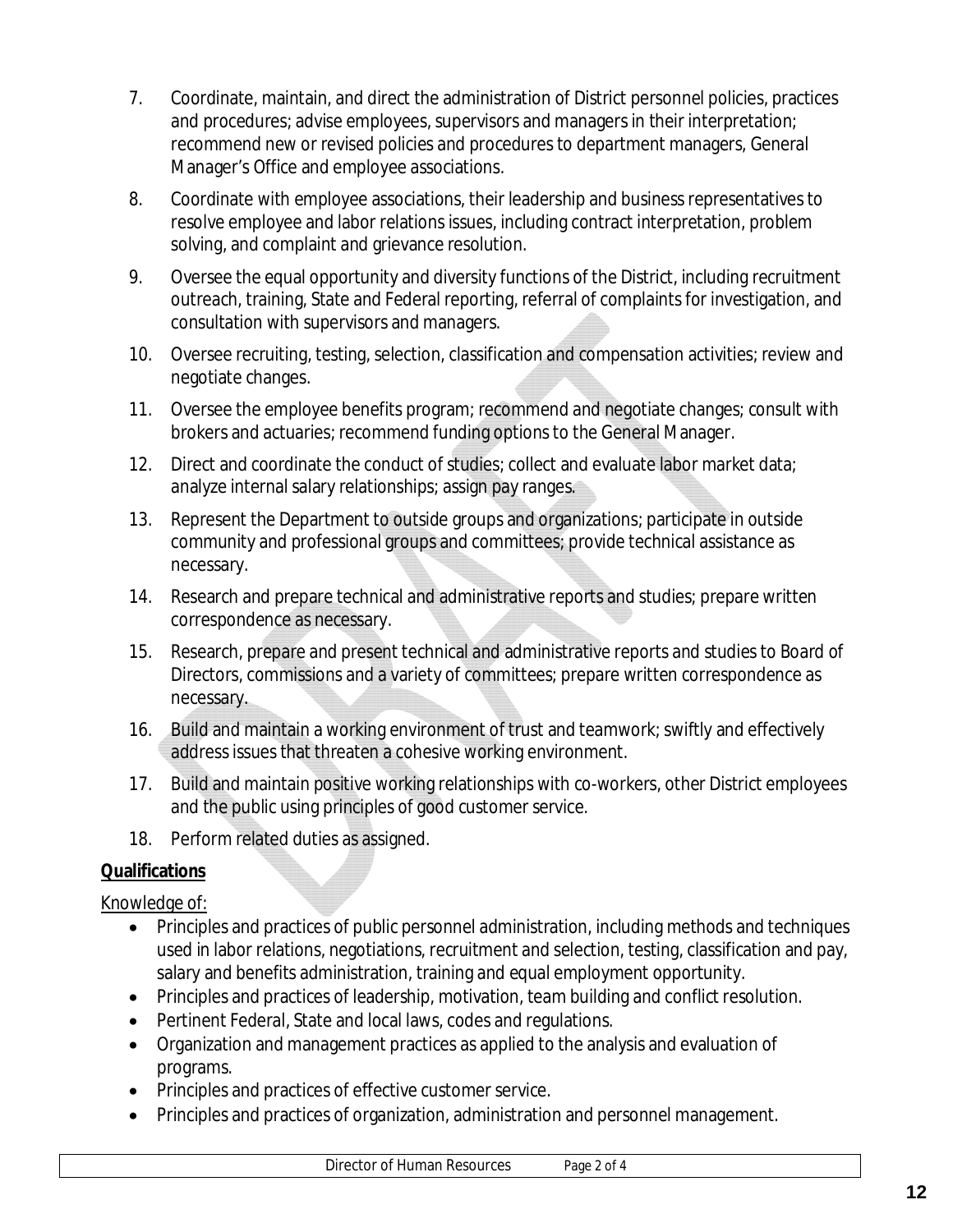- Principles and practices of budget preparation and administration.
- Modern office equipment including use of applicable computer applications.

## Ability to:

- Plan, direct and control the administration and operations of the Human Resources Department.
- Prepare and administer department budgets.
- Perform advanced professional level labor relations and employee relations work.
- Develop and implement department policies and procedures.
- Supervise, train and evaluate assigned personnel.
- Gain cooperation through discussion and collaboration.
- Analyze problems, identify alternative solutions, project consequences of proposed actions and implement recommendations in support of goals.
- Interpret and apply Federal, State, District and department policies, procedures, laws and regulations.
- Research, analyze and evaluate new service delivery methods and techniques.
- Interpret material of a complex and sensitive nature.
- Work with and control sensitive, confidential information.
- Identify and respond to public and Board of Directors' issues and concerns.
- Operate and use modern office equipment including a computer and applicable software.
- Communicate clearly and concisely, both orally and in writing.
- Establish and maintain cooperative working relationships with those contacted in the course of work.

# Responsibility to:

- Take appropriate steps to ensure the safety of personnel.
- Report to the Risk Manager/Safety Officer any work assignment that you feel would require you or departmental personnel to perform the work in an unsafe manner and any safety risks or hazards.

Responsibility to ensure that all personnel under your supervision are:

- Properly trained in safe work practices and procedures.
- Utilizing proper protective equipment.
- Operating equipment properly.
- Acknowledging the use of safeguards by other employees.
- Reporting any removal, displacement, damage, destruction, or tampering of safety devices, safeguards, notices or warnings.
- Following OSHA regulations. (OSHA requires that those in supervisory positions ensure subordinate personnel adhere to the appropriate safety procedures in performing all duties. Failure to provide proper supervision may result in civil and/or criminal sanctions for the District and the supervisor).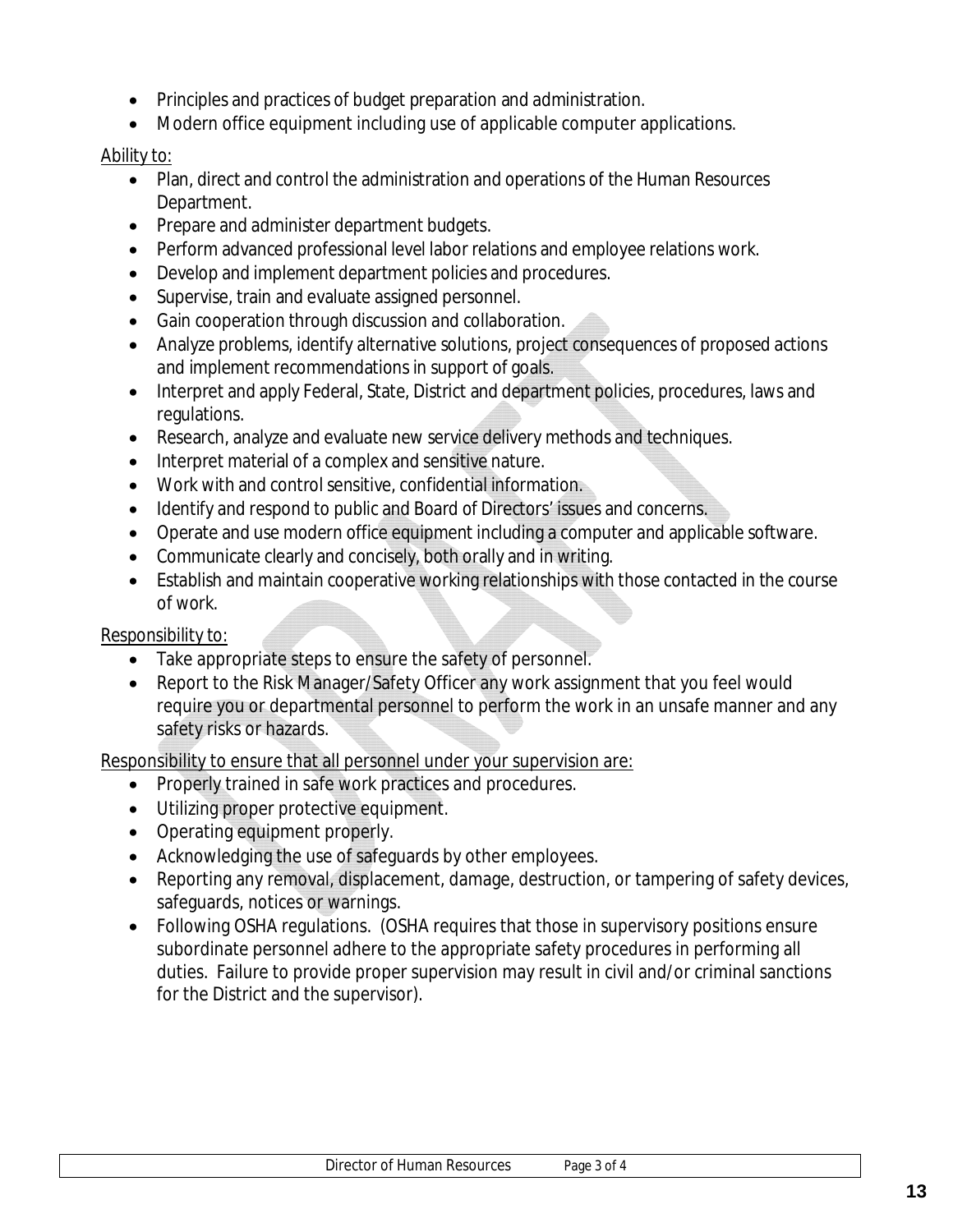#### **Experience and Education Guidelines**

*Any combination of experience and education that would likely provide the required knowledge and abilities is qualifying. A typical way to obtain the knowledge and abilities would be:*

#### Experience:

Seven years of increasingly responsible professional human resources work including three years of administrative and management responsibility.

#### Education:

Equivalent to a Bachelor's degree from an accredited college or university with major course work in human resources, business or public administration or a related field.

#### License and Certificate:

Possession of, or ability to obtain, a valid California driver's license.

#### **Working Conditions**

#### Environmental Conditions:

Work is normally performed in a temperature controlled office environment subject to typical office noise. Conditions include attendance at evening meetings and irregular hours as necessary to meet deadlines and achieve objectives as well as periodic travel.

#### Physical Conditions:

Essential functions may require maintaining physical condition necessary to sit at desk and in meetings for long periods of time; intermittently twist to reach equipment surrounding desk; perform simple grasping and fine manipulation; use telephone; write or use a keyboard to communicate through written means; and lift or carry weight of 25 pounds or less.

#### Mental Conditions: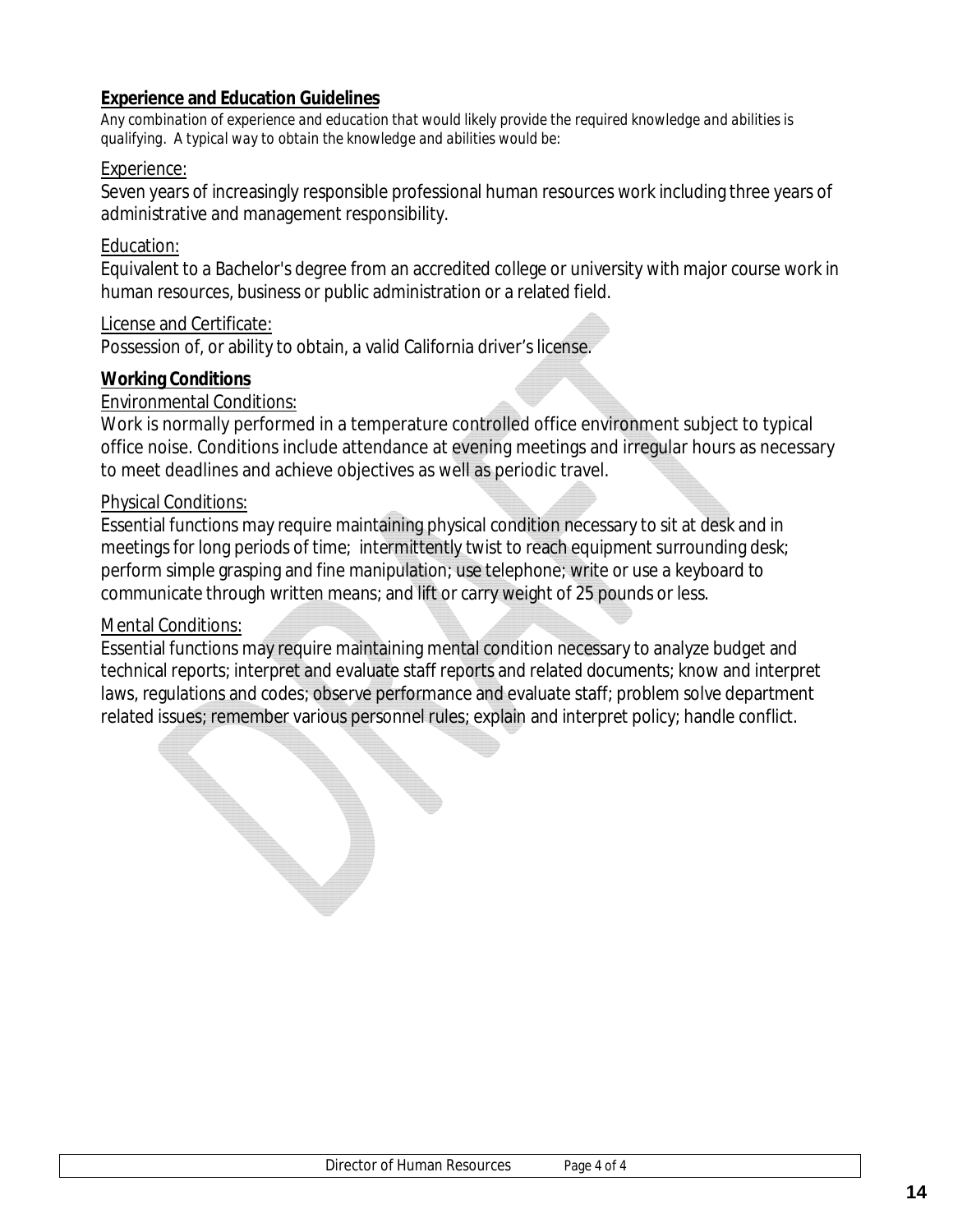| <b>NEVADA IRRIGATION DISTRICT</b><br><b>Job Description</b>                                                                 |                           |                                    |                                    |
|-----------------------------------------------------------------------------------------------------------------------------|---------------------------|------------------------------------|------------------------------------|
| Job Title:                                                                                                                  | Director of Hydroelectric |                                    | Reports To:   General Manager      |
| Salary<br>Range:                                                                                                            | C64                       | Approved by<br>Board of Directors: | xx/xx/xxxx                         |
| <b>FLSA</b><br>Status:                                                                                                      | Exempt                    |                                    | Unit:   Unrepresented - Management |
| Class specifications are intended to present a descriptive list of the range of duties performed by employees in the class. |                           |                                    |                                    |

## *Specifications are not intended to reflect all duties performed within the job.*

#### **Definition**

To plan, organize, oversee and manage the activities and operations of the Hydroelectric Department including providing management and oversight responsibilities related to the Pacific Gas and Electric (PG&E) and Nevada Irrigation District Consolidated contracts; to coordinate assigned activities with other departments and outside agencies; to provide leadership to the organization; and to provide highly responsible and complex administrative support to the General Manager.

#### **Supervision Received and Exercised**

Receives policy direction from the General Manager.

Exercises direct supervision over assigned management, supervisory, technical and administrative support personnel.

#### **Essential Functions Statements**

- 1. Develop, plan and implement department goals and objectives; recommend and administer policies and procedures.
- 2. Coordinate Department activities with those of other departments and outside agencies and organizations; provide staff assistance to the General Manager and Board of Directors; prepare and present staff reports and other necessary correspondence.
- 3. Direct, oversee and participate in the development of the Department's work plan; assign work activities, projects and programs; monitor work flow; review and evaluate work products, methods and procedures.
- 4. Oversee and participate in the development and administration of the Hydroelectric Department budget; direct the forecast of additional funds needed for staffing, equipment, materials and supplies; monitor and approve expenditures; implement mid-year adjustments.
- 5. Select, train, motivate and evaluate personnel; provide or coordinate staff training; conduct performance evaluations; implement discipline procedures; maintain discipline and high standards necessary for the efficient and professional operation of the Department.
- 6. Represent the Department to outside groups and organizations; participate in outside community and professional groups and committees; provide technical assistance as necessary.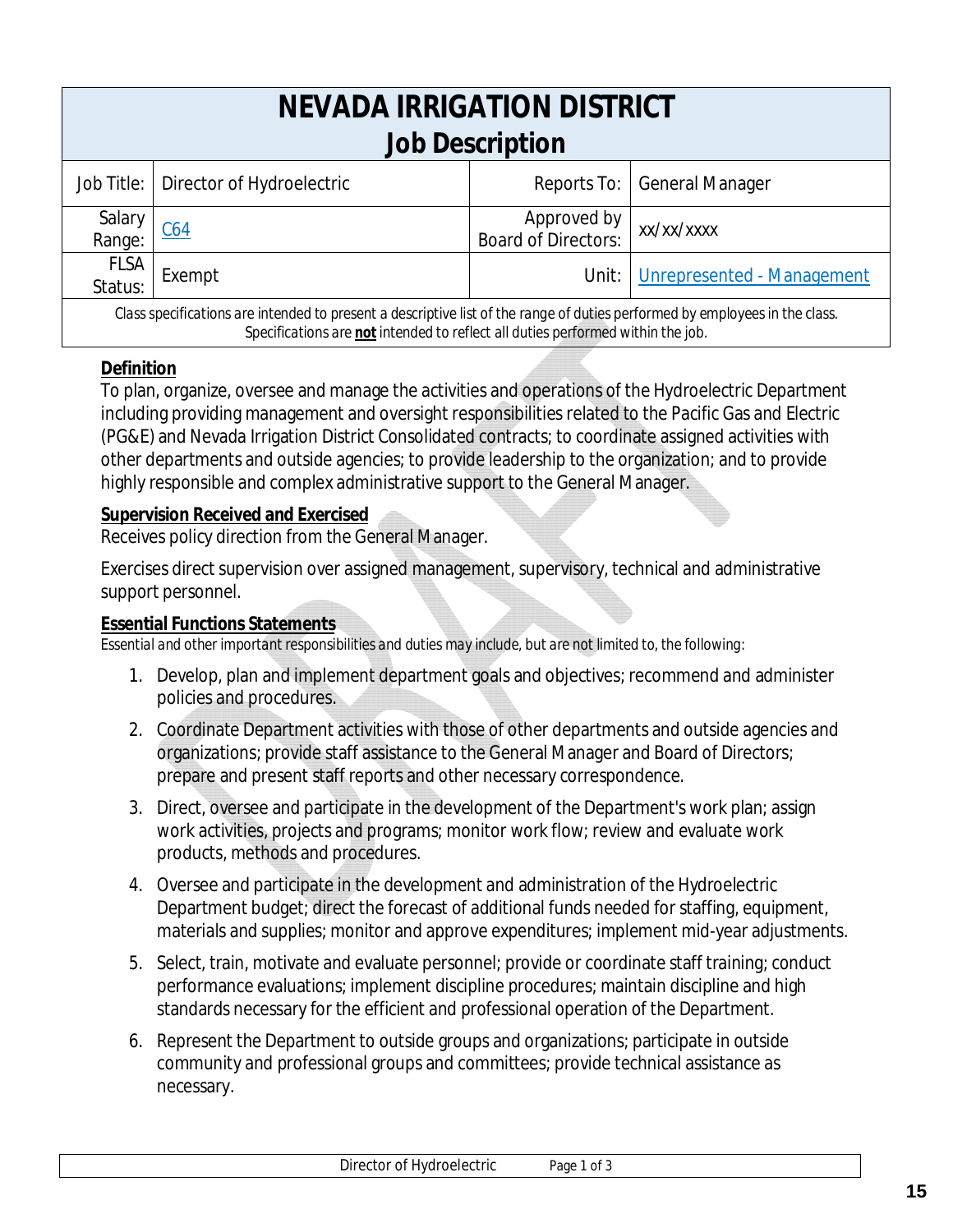- 7. Explain, justify, and support the Hydroelectric Department programs, policies, and activities; negotiate and resolve sensitive and controversial hydroelectric related issues.
- 8. Research and stay abreast of new trends and innovations in the field of hydroelectric power generation.
- 9. Prepare, oversee, and administer District contracts relating hydroelectric power.
- 10. Research and prepare technical and administrative reports and studies; prepare written correspondence as necessary.
- 11. Build and maintain a working relationship of trust and teamwork; swiftly and effectively address issues that threaten a cohesive working environment.
- 12. Build and maintain positive working relationships with co-workers, other District employees and the public using principles of good customer service.
- 13. Perform related duties as assigned.

Knowledge of:

- Principles and practices of a comprehensive hydroelectric generation program.
- Principles and practices of contract management and administration.
- Principles and practices of effective customer service.
- Modern office equipment including use of applicable computer applications.
- Principles and practices of leadership, motivation, team building and conflict resolution.
- Pertinent local, State and Federal laws, rules and regulations.
- Organizational and management practices as applied to the analysis and evaluation of programs.
- Principles and practices of organization, administration and personnel management.
- Principles and practices of budget preparation and administration.

# Ability to:

- Plan, direct and control the administration and operations of the Hydroelectric Department.
- Prepare and oversee complex District contracts.
- Prepare and administer department budgets.
- Develop and implement department policies and procedures.
- Operate and use modern office equipment including a computer and applicable software.
- Supervise, train and evaluate assigned personnel.
- Gain cooperation through discussion and collaboration.
- Analyze problems, identify alternative solutions, project consequences of proposed actions and implement recommendations in support of goals.
- Interpret and apply Federal, State, local and department policies, procedures, rules and regulations.
- Communicate clearly and concisely, both orally and in writing.
- Establish and maintain effective working relationships with those contacted in the course of work.

Responsibility to:

Take appropriate steps to ensure the safety of personnel.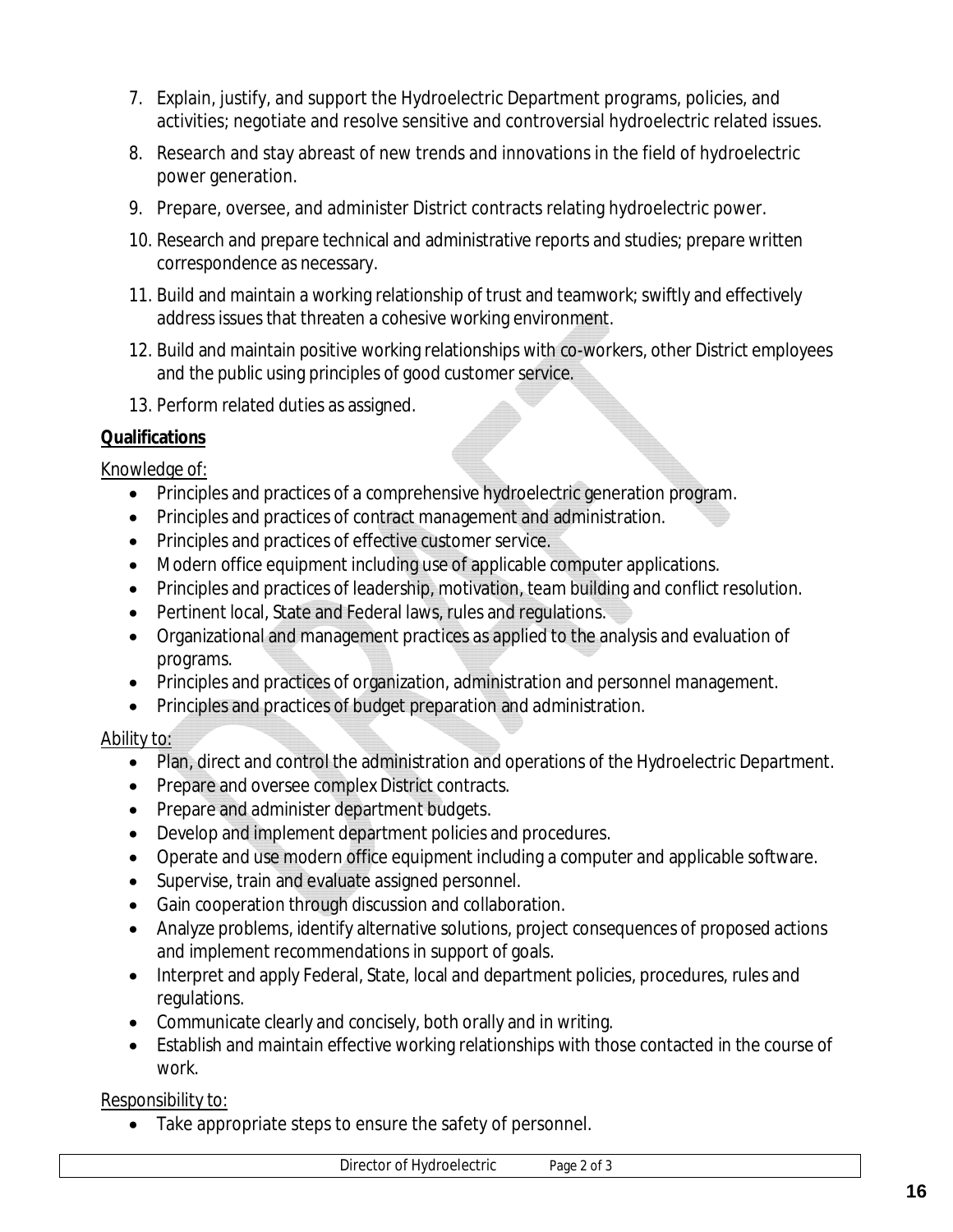Report to the Risk Manager/Safety Officer any work assignment that you feel would require you or departmental personnel to perform the work in an unsafe manner and any safety risks or hazards.

Responsibility to ensure that all personnel under your supervision are:

- Properly trained in safe work practices and procedures.
- Utilizing proper protective equipment.
- Operating equipment properly.
- Acknowledging the use of safeguards by other employees.
- Reporting any removal, displacement, damage, destruction, or tampering of safety devices, safeguards, notices or warnings.
- Following OSHA regulations. (OSHA requires that those in supervisory positions ensure subordinate personnel adhere to the appropriate safety procedures in performing all duties. Failure to provide proper supervision may result in civil and/or criminal sanctions for the District and the supervisor).

## **Experience and Education Guidelines**

*Any combination of experience and education that would likely provide the required knowledge and abilities is qualifying. A typical way to obtain the knowledge and abilities would be:*

#### Experience:

Seven years of increasingly responsible professional hydroelectric project management; work including three years of administrative and management responsibility.

## Education:

Equivalent to a Bachelor's degree from an accredited college or university with major course work in engineering, business administration, public administration, or a related field.

# License and Certificate:

Possession of a valid California driver's license.

# **Working Conditions**

# Environmental Conditions:

Work is normally performed in a temperature controlled office environment subject to typical office noise. Conditions include attendance at evening meetings and irregular hours as necessary to meet deadlines and achieve objectives as well as periodic travel.

# Physical Conditions:

Essential functions may require maintaining physical condition necessary to sit at desk and in meetings for long periods of time; intermittently twist to reach equipment surrounding desk; perform simple grasping and fine manipulation; use telephone; write or use a keyboard to communicate through written means; and lift or carry weight of 25 pounds or less.

# Mental Conditions: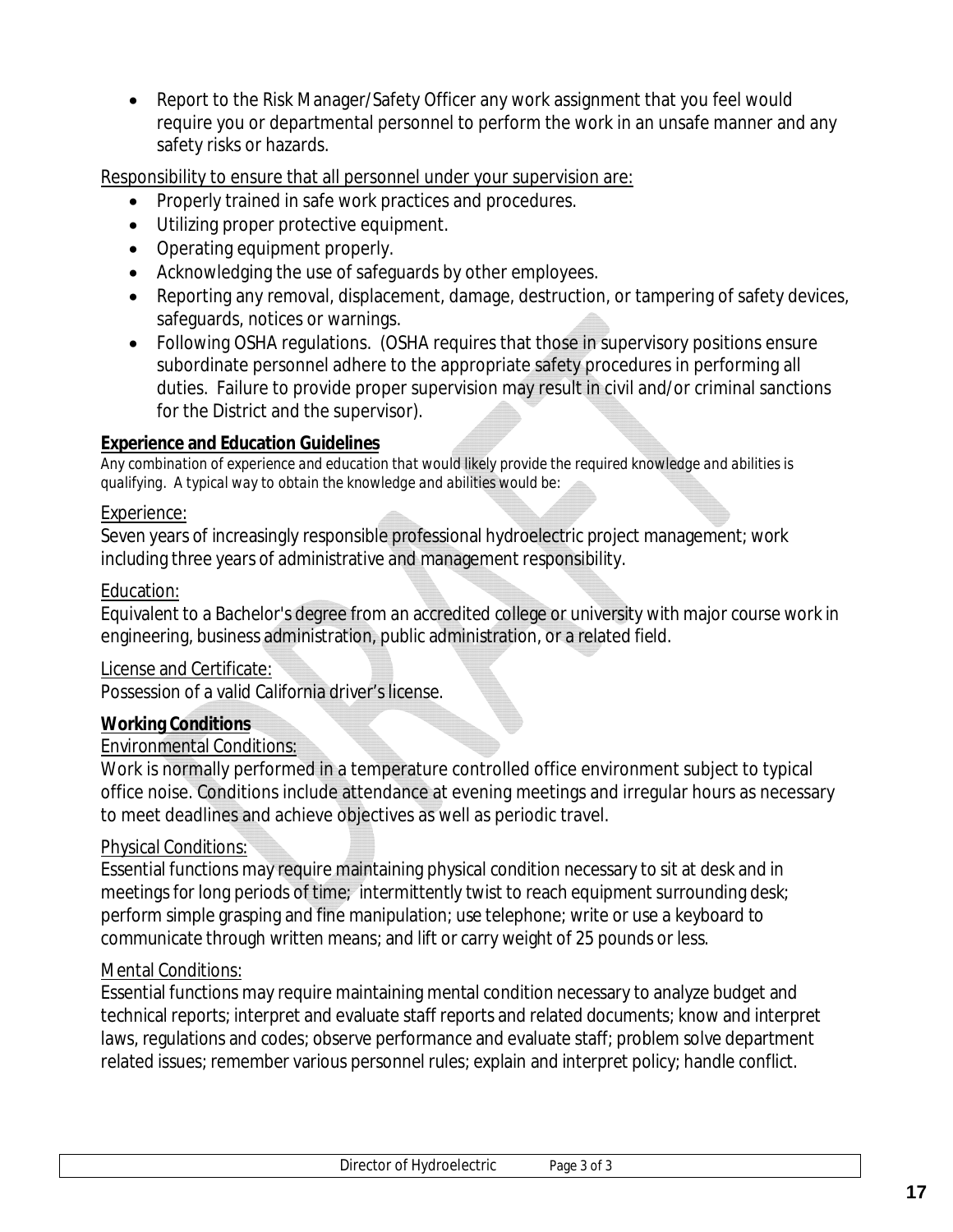| NEVADA IRRIGATION DISTRICT<br><b>Job Description</b>                                                                        |                                                          |                                    |                            |  |  |
|-----------------------------------------------------------------------------------------------------------------------------|----------------------------------------------------------|------------------------------------|----------------------------|--|--|
| Job Title: I                                                                                                                | Reports To:   General Manager<br>Director of Maintenance |                                    |                            |  |  |
| Salary<br>Range:                                                                                                            | C62                                                      | Approved by<br>Board of Directors: | xx/xx/xxxx                 |  |  |
| <b>FLSA</b><br>Status:                                                                                                      | Exempt                                                   | Unit: $\overline{\phantom{a}}$     | Unrepresented - Management |  |  |
| Class specifications are intended to present a descriptive list of the range of duties performed by employees in the class. |                                                          |                                    |                            |  |  |

## *Specifications are not intended to reflect all duties performed within the job.*

#### **Definition**

To plan, organize, oversee and manage the activities and operations of the Maintenance Department including purchasing, fleet maintenance, and system maintenance; to coordinate assigned activities with other departments and outside agencies; to provide leadership to the organization; and to provide highly responsible and complex administrative support to the General Manager.

## **Supervision Received and Exercised**

Receives policy direction from the General Manager.

Exercises direct supervision over assigned management, supervisory, professional, technical and administrative support personnel.

#### **Essential Functions Statements**

- 1. Develop, plan and implement department goals and objectives; recommend and administer policies and procedures.
- 2. Coordinate Department activities with those of other departments and outside agencies and organizations; provide staff assistance to the General Manager and Board of Directors; prepare and present staff reports and other necessary correspondence.
- 3. Direct, oversee and participate in the development of the Department's work plan; assign work activities, projects and programs; monitor work flow; review and evaluate work products, methods and procedures.
- 4. Oversee and participate in the development and administration of the Maintenance Department budget; direct the forecast of additional funds needed for staffing, equipment, materials and supplies; monitor and approve expenditures; implement mid-year adjustments.
- 5. Select, train, motivate and evaluate personnel; provide or coordinate staff training; conduct performance evaluations; implement discipline procedures; maintain discipline and high standards necessary for the efficient and professional operation of the Department.
- 6. Prepare contract documents and specifications; oversee contract work; provide specifications for materials, supplies and equipment and vehicles.
- 7. Participate in a variety of civil engineering design for maintenance projects including work on canals, pipelines, and hydraulic structures; coordinate project activities with engineering staff and contractors.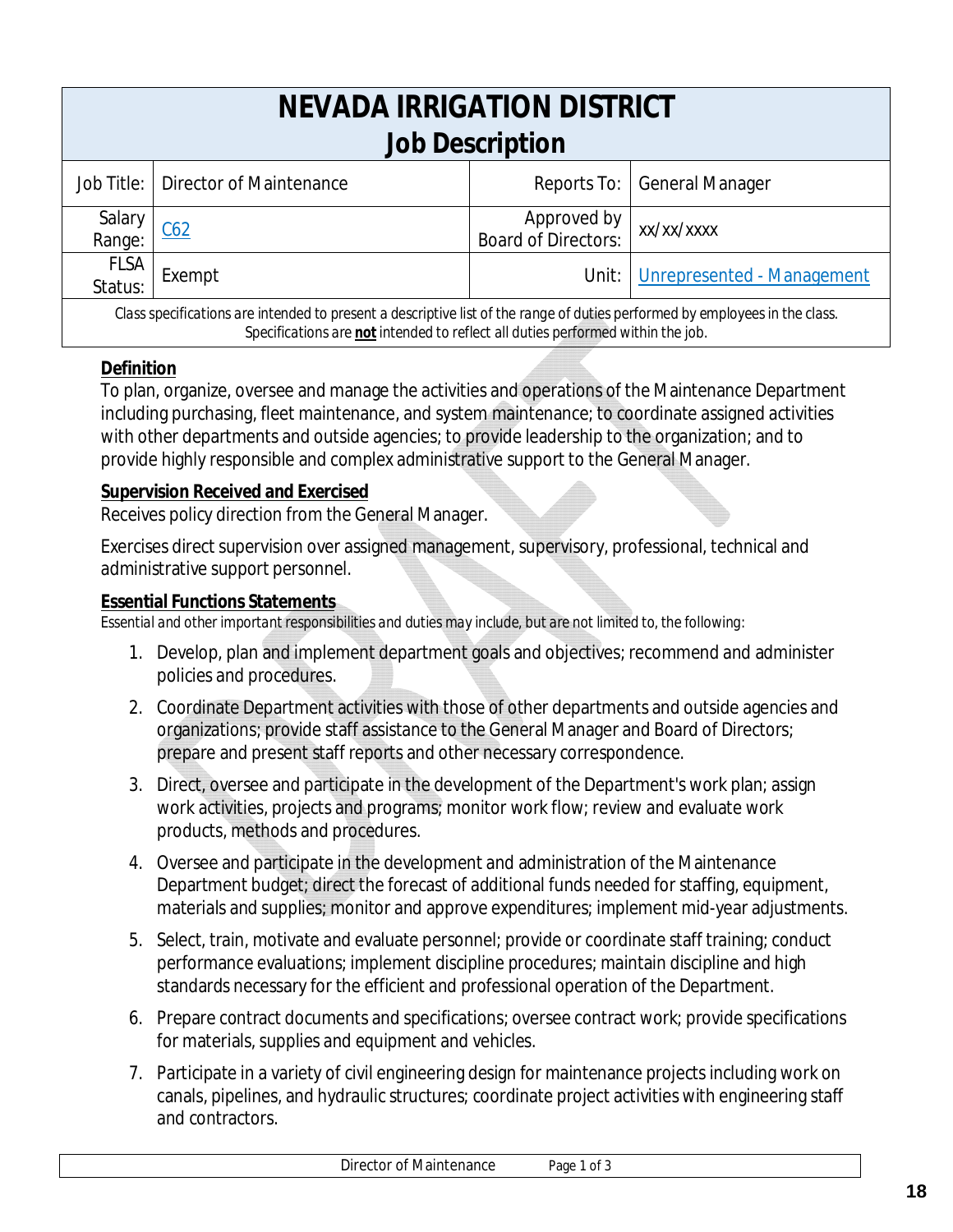- 8. Establish appropriate services, materials and equipment levels for the purchasing function.
- 9. Represent the Department to outside groups and organizations; participate in outside community and professional groups and committees; provide technical assistance as necessary.
- 10. Research and prepare technical and administrative reports and studies; prepare written correspondence as necessary.
- 11. Build and maintain a working environment of trust and teamwork; swiftly and effectively address issues that threaten a cohesive working environment.
- 12. Build and maintain positive working relationships with co-workers, other District employees and the public using principles of good customer service.
- 13. Perform related duties as assigned.

Knowledge of:

- Principles and practices of water conveyance facilities and systems maintenance and construction methods.
- Principles and practices of hydrology and engineering.
- Principles and practices of leadership, motivation, team building and conflict resolution.
- Pertinent local, State and Federal laws, rules and regulations.
- Organizational and management practices as applied to the analysis and evaluation of programs.
- Principles and practices of organization, administration and personnel management.
- Modern office equipment including use of applicable computer applications.
- Principles and practices of effective customer service.
- Principles and practices of budget preparation and administration.

# Ability to:

- Plan, direct and control the administration and operations of the Maintenance Department.
- Prepare and administer department budgets.
- Develop and implement department policies and procedures.
- Supervise, train and evaluate assigned personnel.
- Gain cooperation through discussion and collaboration.
- Analyze problems, identify alternative solutions, project consequences of proposed actions and implement recommendations in support of goals.
- Interpret and apply Federal, State, District and department policies, procedures, rules and regulations.
- Operate and use modern office equipment including a computer and applicable software.
- Communicate clearly and concisely, both orally and in writing.
- Establish and maintain effective working relationships with those contacted in the course of work.

Responsibility to:

• Take appropriate steps to ensure the safety of personnel.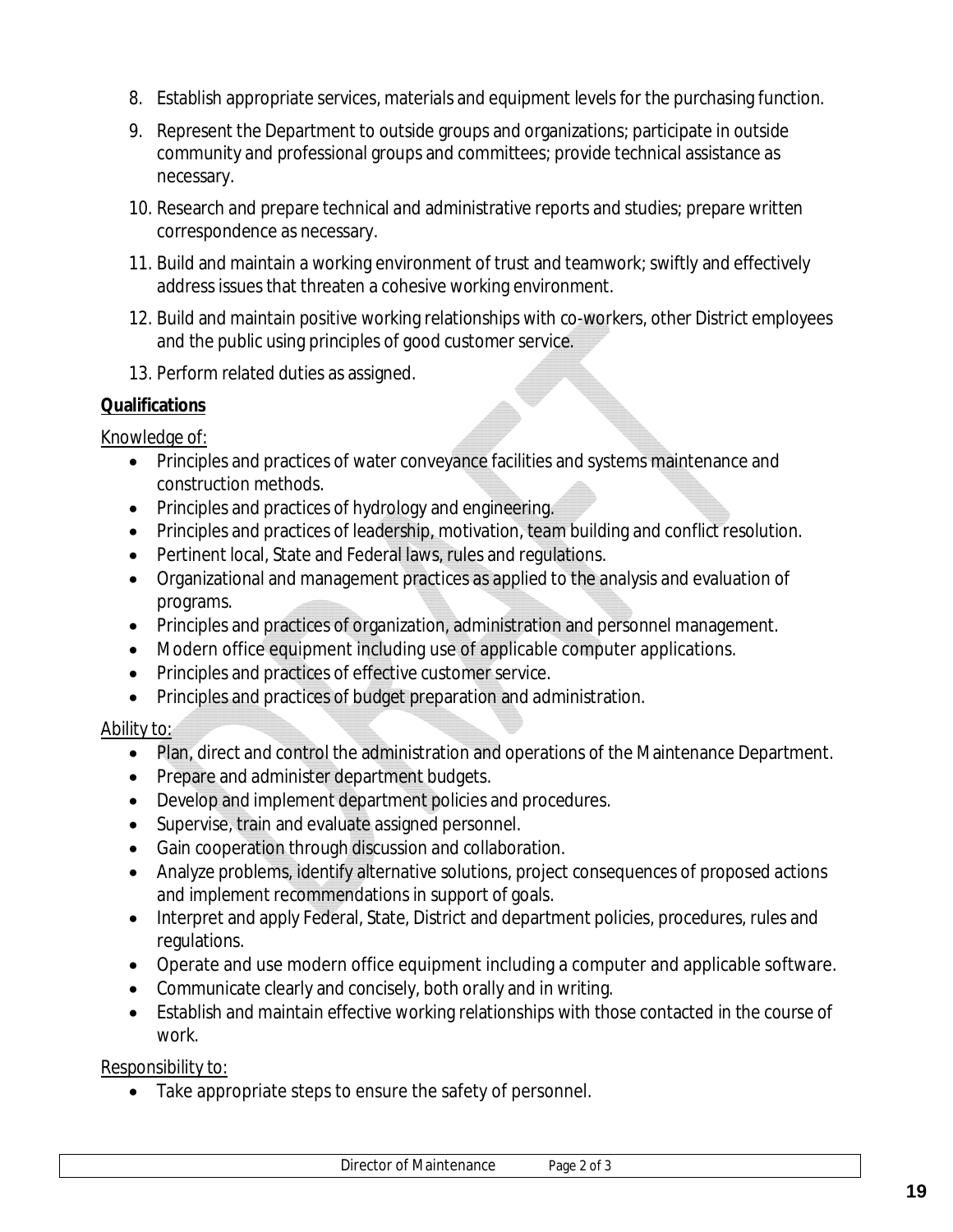Report to the Risk Manager/Safety Officer any work assignment that you feel would require you or departmental personnel to perform the work in an unsafe manner and any safety risks or hazards.

Responsibility to ensure that all personnel under your supervision are:

- Properly trained in safe work practices and procedures.
- Utilizing proper protective equipment.
- Operating equipment properly.
- Acknowledging the use of safeguards by other employees.
- Reporting any removal, displacement, damage, destruction, or tampering of safety devices, safeguards, notices or warnings.
- Following OSHA regulations. (OSHA requires that those in supervisory positions ensure subordinate personnel adhere to the appropriate safety procedures in performing all duties. Failure to provide proper supervision may result in civil and/or criminal sanctions for the District and the supervisor).

## **Experience and Education Guidelines**

*Any combination of experience and education that would likely provide the required knowledge and abilities is qualifying. A typical way to obtain the knowledge and abilities would be:*

#### Experience:

Seven years of increasingly responsible experience in utility maintenance and construction; including three years of administrative and management responsibility.

#### Education:

Equivalent to a Bachelor's degree from an accredited college or university with major course work in engineering, business or public administration, or a related field.

#### License and Certificate:

Possession of a valid California driver's license.

# **Working Conditions**

# Environmental Conditions:

Work is normally performed in a temperature controlled office environment subject to typical office noise. Conditions include attendance at evening meetings and irregular hours as necessary to meet deadlines and achieve objectives as well as periodic travel.

# Physical Conditions:

Essential functions may require maintaining physical condition necessary to sit at desk and in meetings for long periods of time; intermittently twist to reach equipment surrounding desk; perform simple grasping and fine manipulation; use telephone; write or use a keyboard to communicate through written means; and lift or carry weight of 25 pounds or less.

# Mental Conditions: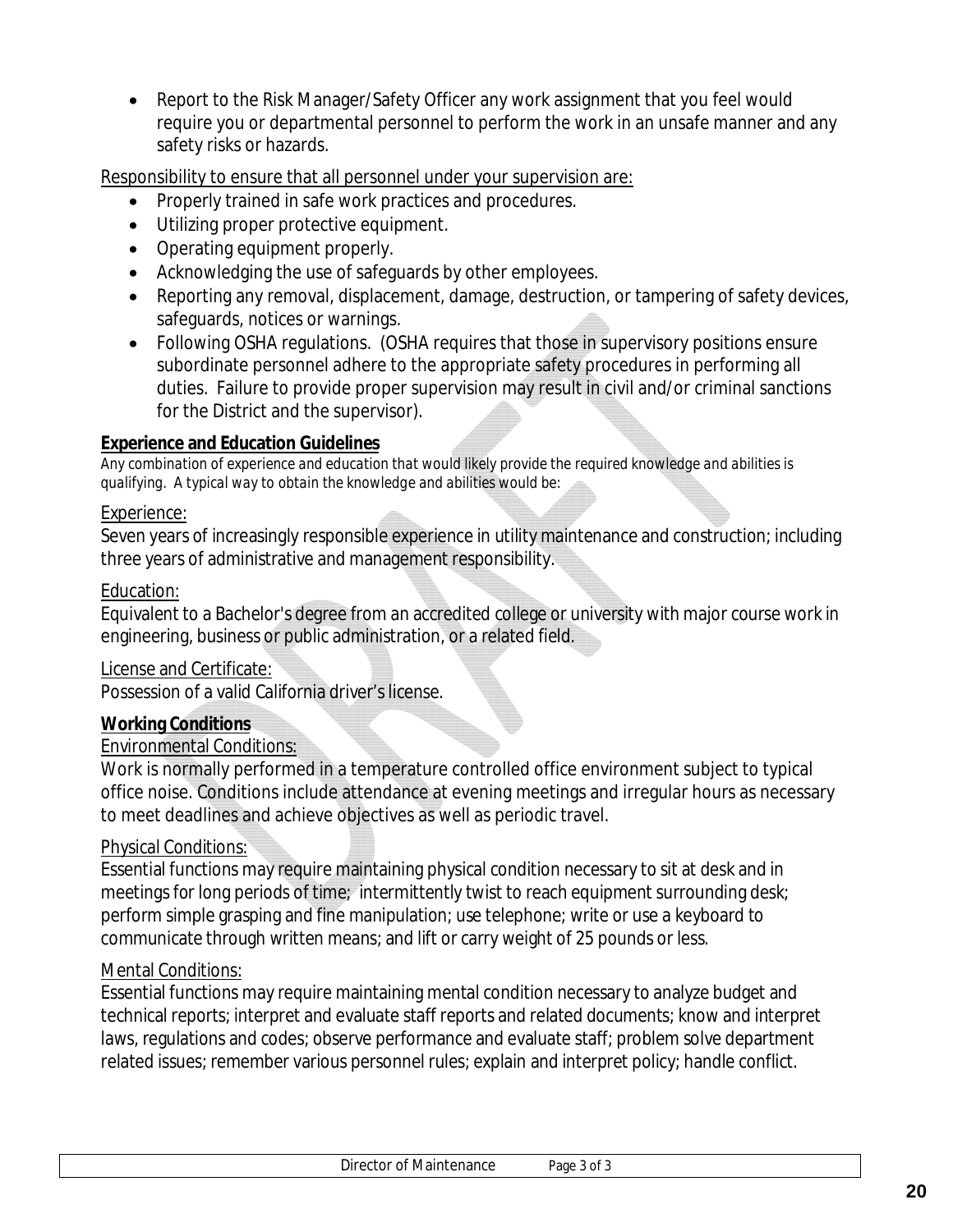| NEVADA IRRIGATION DISTRICT<br><b>Job Description</b>                                                                        |                                   |                                      |                                    |
|-----------------------------------------------------------------------------------------------------------------------------|-----------------------------------|--------------------------------------|------------------------------------|
|                                                                                                                             | Job Title: Director of Recreation |                                      | Reports To:   General Manager      |
| Salary<br>Range:                                                                                                            | C <sub>21</sub>                   | Approved by<br>  Board of Directors: | xx/xx/xxxx                         |
| <b>FLSA</b><br>Status:                                                                                                      | Exempt                            |                                      | Unit:   Unrepresented - Management |
| Class specifications are intended to present a descriptive list of the range of duties performed by employees in the class. |                                   |                                      |                                    |

#### *Specifications are not intended to reflect all duties performed within the job.*

#### **Definition**

To plan, organize, oversee and manage the activities and operations of the Recreation Department including lakes and recreation properties; to coordinate assigned activities with other departments and outside agencies; to provide leadership to the organization; and to provide highly responsible and complex administrative support to the General Manager.

#### **Supervision Received and Exercised**

Receives policy direction from the General Manager.

Exercises direct supervision over assigned professional, technical and administrative support personnel.

#### **Essential Functions Statements**

- 1. Develop, plan and implement department goals and objectives; recommend and administer policies and procedures.
- 2. Coordinate Department activities with those of other departments and outside agencies and organizations; provide staff assistance to the General Manager and Board of Directors; prepare and present staff reports and other necessary correspondence.
- 3. Direct, oversee and participate in the development of the Department's work plan; assign work activities, projects and programs; monitor work flow; review and evaluate work products, methods and procedures.
- 4. Oversee and participate in the development and administration of the Recreation Department budget; direct the forecast of additional funds needed for staffing, equipment, materials and supplies; monitor and approve expenditures; implement mid-year adjustments.
- 5. Select, train, motivate and evaluate personnel; provide or coordinate staff training; conduct performance evaluations; implement discipline procedures; maintain discipline and high standards necessary for the efficient and professional operation of the Department.
- 6. Prepare and oversee contracts and leases; resolve lease agreement issues; approve purchases for materials and equipment.
- 7. Approve projects and manage issues for District lakes; ensure and maintain compliance to lake management plans.
- 8. Promote and coordinate recreation activities and events in recreation areas.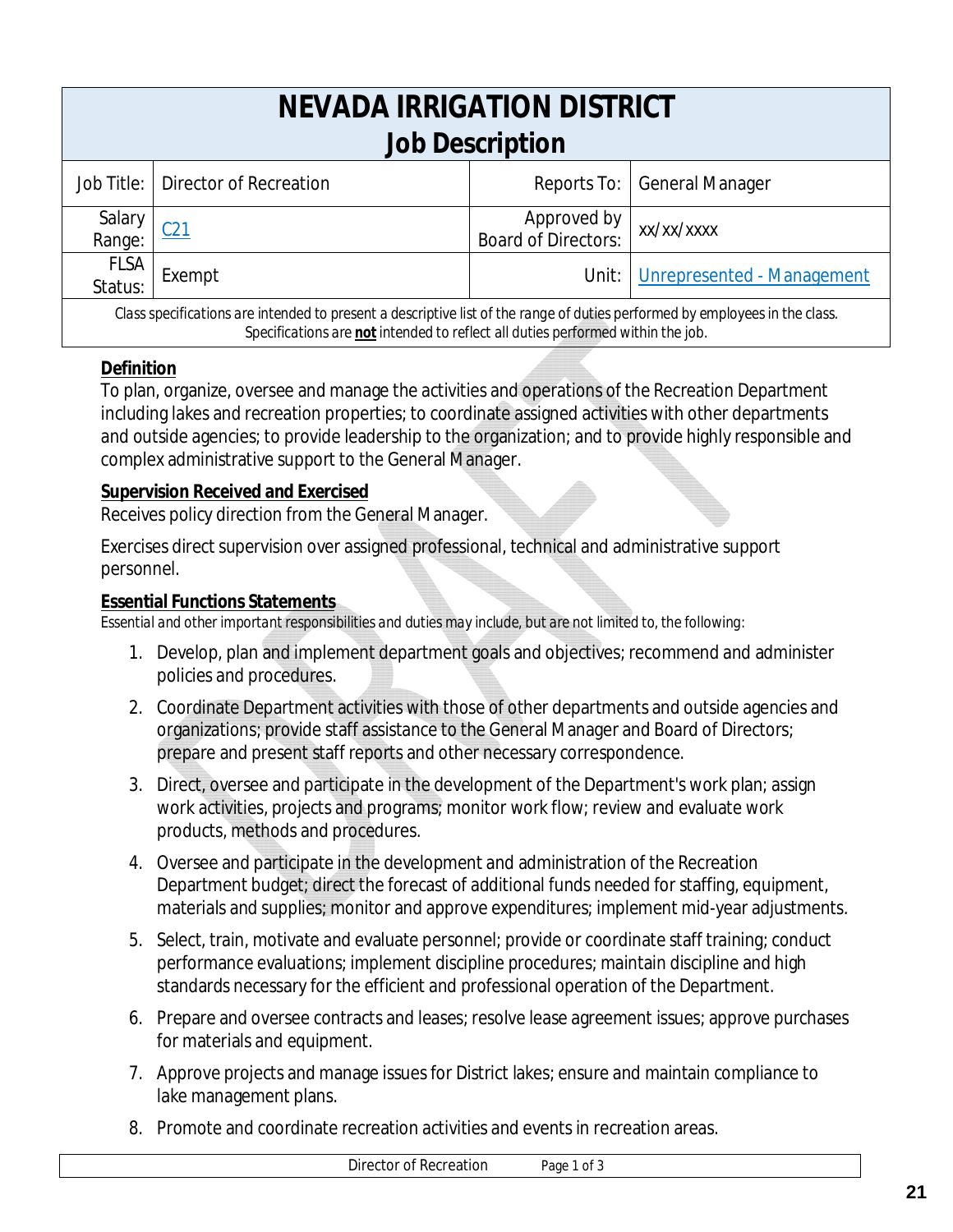- 9. Research trends, demographics, and assess community needs to ensure relevant programming and activities.
- 10. Represent the Department to outside groups and organizations; participate in outside community and professional groups and committees; provide technical assistance as necessary.
- 11. Research and prepare technical and administrative reports and studies; prepare written correspondence as necessary.
- 12. Build and maintain a working environment of trust and teamwork; swiftly and effectively address issues that threaten a cohesive working environment.
- 13. Build and maintain positive working relationships with co-workers, other District employees and the public using principles of good customer service.
- 14. Perform related duties as assigned.

## Knowledge of:

- Principles and practices of recreation administration.
- Principles and practices of contract development and administration.
- Principles and practices of leadership, motivation, team building and conflict resolution.
- Pertinent local, State and Federal laws, rules and regulations.
- Organizational and management practices as applied to the analysis and evaluation of programs.
- Principles and practices of organization, administration and personnel management.
- Modern office equipment including use of applicable computer applications.
- Principles and practices of effective customer service.
- Principles and practices of budget preparation and administration.

# Ability to:

- Plan, direct and control the administration and operations of the Recreation Department.
- Prepare and administer department budgets.
- Develop and implement department policies and procedures.
- Supervise, train and evaluate assigned personnel.
- Gain cooperation through discussion and collaboration.
- Analyze problems, identify alternative solutions, project consequences of proposed actions and implement recommendations in support of goals.
- Interpret and apply Federal, State, District and department policies, procedures, rules and regulations.
- Operate and use modern office equipment including a computer and applicable software.
- Communicate clearly and concisely, both orally and in writing.
- Establish and maintain effective working relationships with those contacted in the course of work.

Responsibility to:

• Take appropriate steps to ensure the safety of personnel.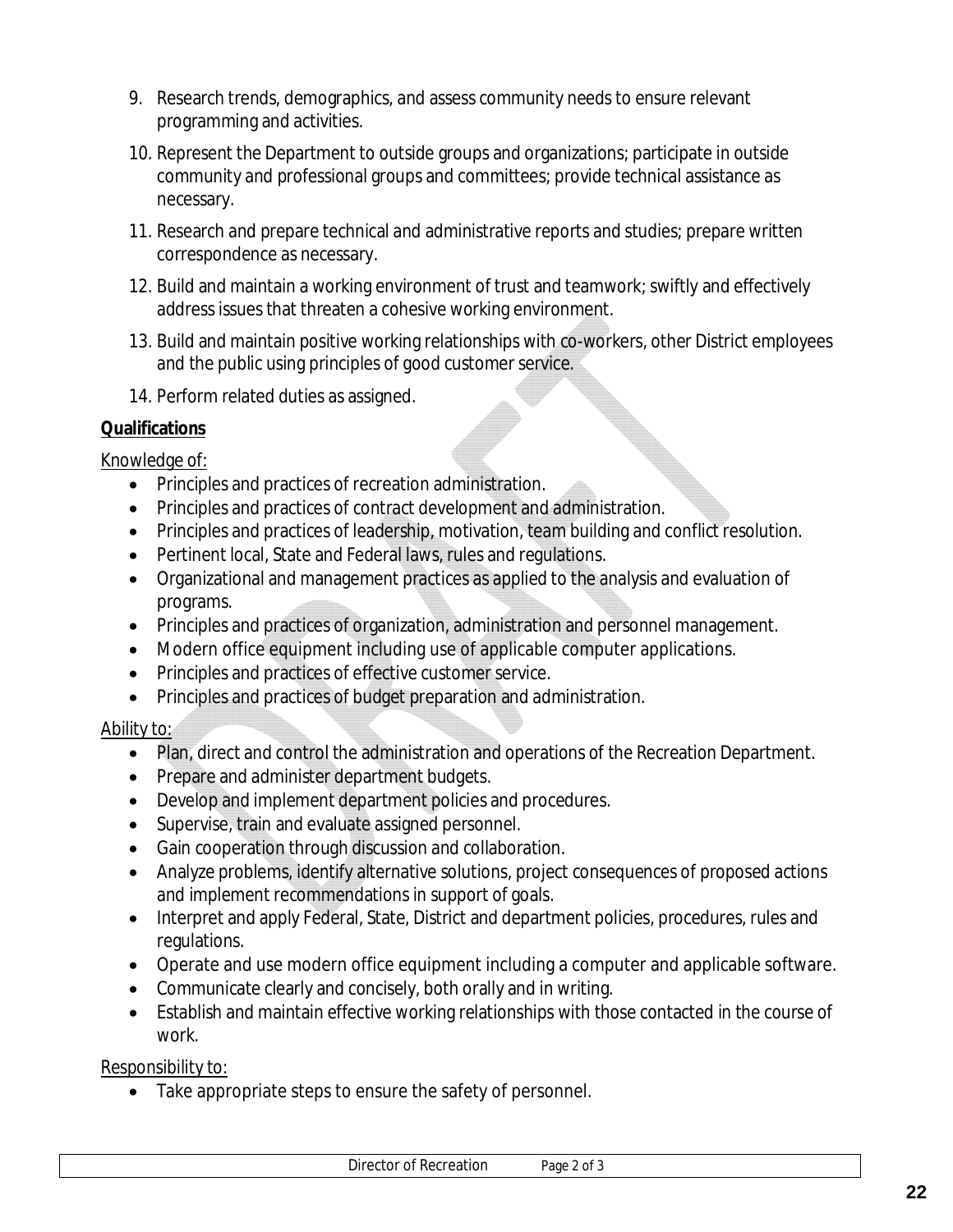Report to the Risk Manager/Safety Officer any work assignment that you feel would require you or departmental personnel to perform the work in an unsafe manner and any safety risks or hazards.

Responsibility to ensure that all personnel under your supervision are:

- Properly trained in safe work practices and procedures.
- Utilizing proper protective equipment.
- Operating equipment properly.
- Acknowledging the use of safeguards by other employees.
- Reporting any removal, displacement, damage, destruction, or tampering of safety devices, safeguards, notices or warnings.
- Following OSHA regulations. (OSHA requires that those in supervisory positions ensure subordinate personnel adhere to the appropriate safety procedures in performing all duties. Failure to provide proper supervision may result in civil and/or criminal sanctions for the District and the supervisor).

#### **Experience and Education Guidelines**

*Any combination of experience and education that would likely provide the required knowledge and abilities is qualifying. A typical way to obtain the knowledge and abilities would be:*

#### Experience:

Seven years of increasingly responsible experience in recreation administration; including three years of administrative and management responsibility.

#### Education:

Equivalent to a Bachelor's degree from an accredited college or university with major course work in recreational services, business or public administration, or a related field.

#### License and Certificate:

Possession of a valid California driver's license.

#### **Working Conditions**

#### Environmental Conditions:

Work is normally performed in a temperature controlled office environment subject to typical office noise. Conditions include attendance at evening meetings and irregular hours as necessary to meet deadlines and achieve objectives as well as periodic travel.

#### Physical Conditions:

Essential functions may require maintaining physical condition necessary to sit at desk and in meetings for long periods of time; intermittently twist to reach equipment surrounding desk; perform simple grasping and fine manipulation; use telephone; write or use a keyboard to communicate through written means; and lift or carry weight of 25 pounds or less.

#### Mental Conditions: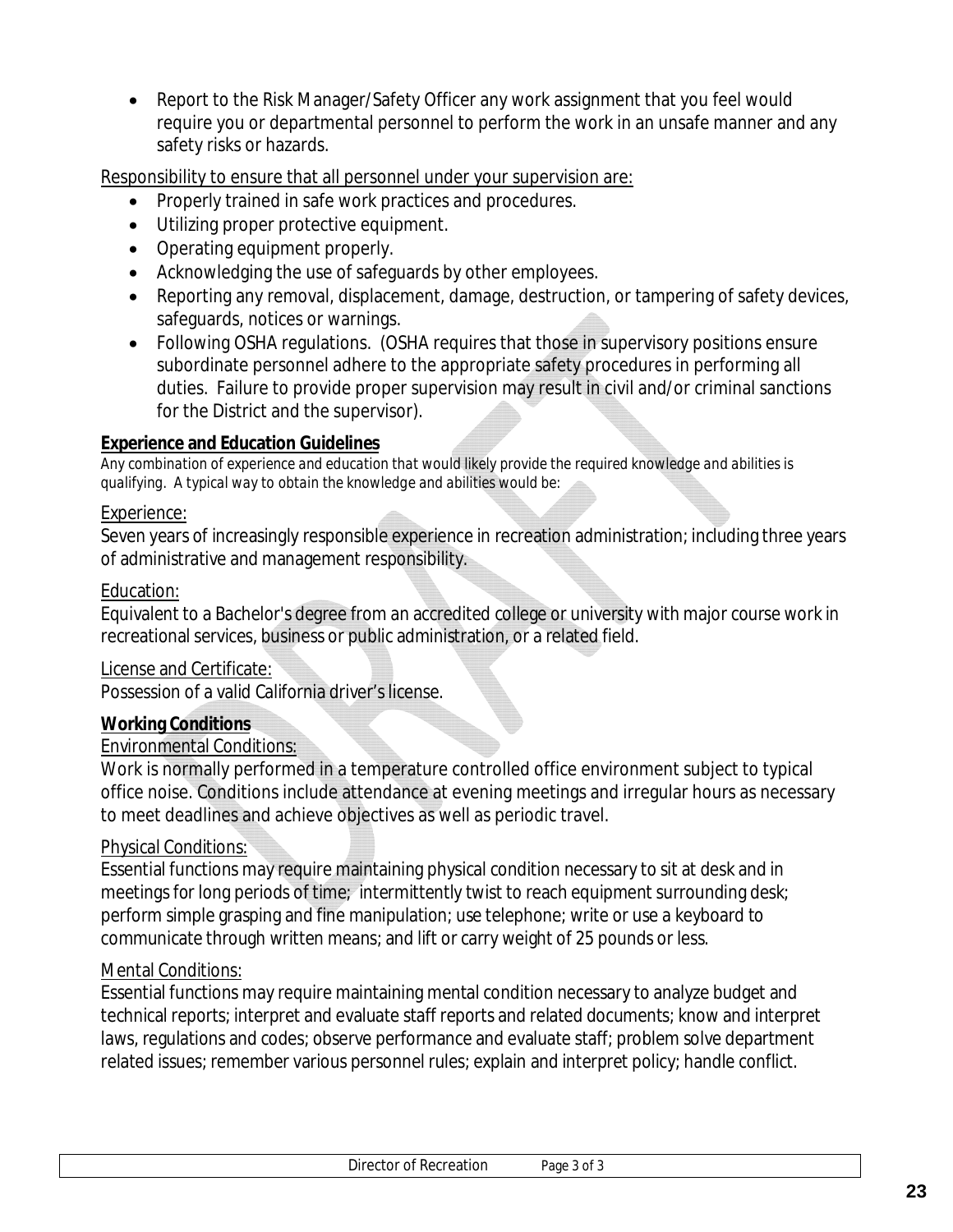| NEVADA IRRIGATION DISTRICT<br><b>Job Description</b>                                                                        |                                           |                                    |                                  |
|-----------------------------------------------------------------------------------------------------------------------------|-------------------------------------------|------------------------------------|----------------------------------|
|                                                                                                                             | Job Title:   Director of Water Operations |                                    | Reports To:   General Manager    |
| Salary<br>Range:                                                                                                            | C60                                       | Approved by<br>Board of Directors: | xx/xx/xxxx                       |
| <b>FLSA</b><br>Status:                                                                                                      | Exempt                                    |                                    | Unit: Unrepresented - Management |
| Class specifications are intended to present a descriptive list of the range of duties performed by employees in the class. |                                           |                                    |                                  |

# *Specifications are not intended to reflect all duties performed within the job.* **Definition**

To plan, organize, oversee and manage the activities and operations of the Water Operations Department including water treatment, water distribution and hydroelectric operations; to coordinate assigned activities with other departments and outside agencies; to provide leadership to the organization; and to provide highly responsible and complex administrative support to the General Manager.

#### **Supervision Received and Exercised**

Receives policy direction from the General Manager.

Exercises direct supervision over assigned management, supervisory and administrative support personnel.

#### **Essential Functions Statements**

- 1. Develop, plan and implement department goals and objectives; recommend and administer policies and procedures.
- 2. Coordinate Department activities with those of other departments and outside agencies and organizations; provide staff assistance to the General Manager and Board of Directors; prepare and present staff reports and other necessary correspondence.
- 3. Direct, oversee and participate in the development of the Department's work plan; assign work activities, projects and programs; monitor work flow; review and evaluate work products, methods and procedures.
- 4. Oversee and participate in the development and administration of the Water Operations Department budget; direct the forecast of additional funds needed for staffing, equipment, materials and supplies; monitor and approve expenditures; implement mid-year adjustments.
- 5. Select, train, motivate and evaluate personnel; provide or coordinate staff training; conduct performance evaluations; implement discipline procedures; maintain discipline and high standards necessary for the efficient and professional operation of the Department.
- 6. Meet with Department management, consulting contractors, and construction contractors to assist with project planning; review and evaluate recommendations and results and resolve project related issues.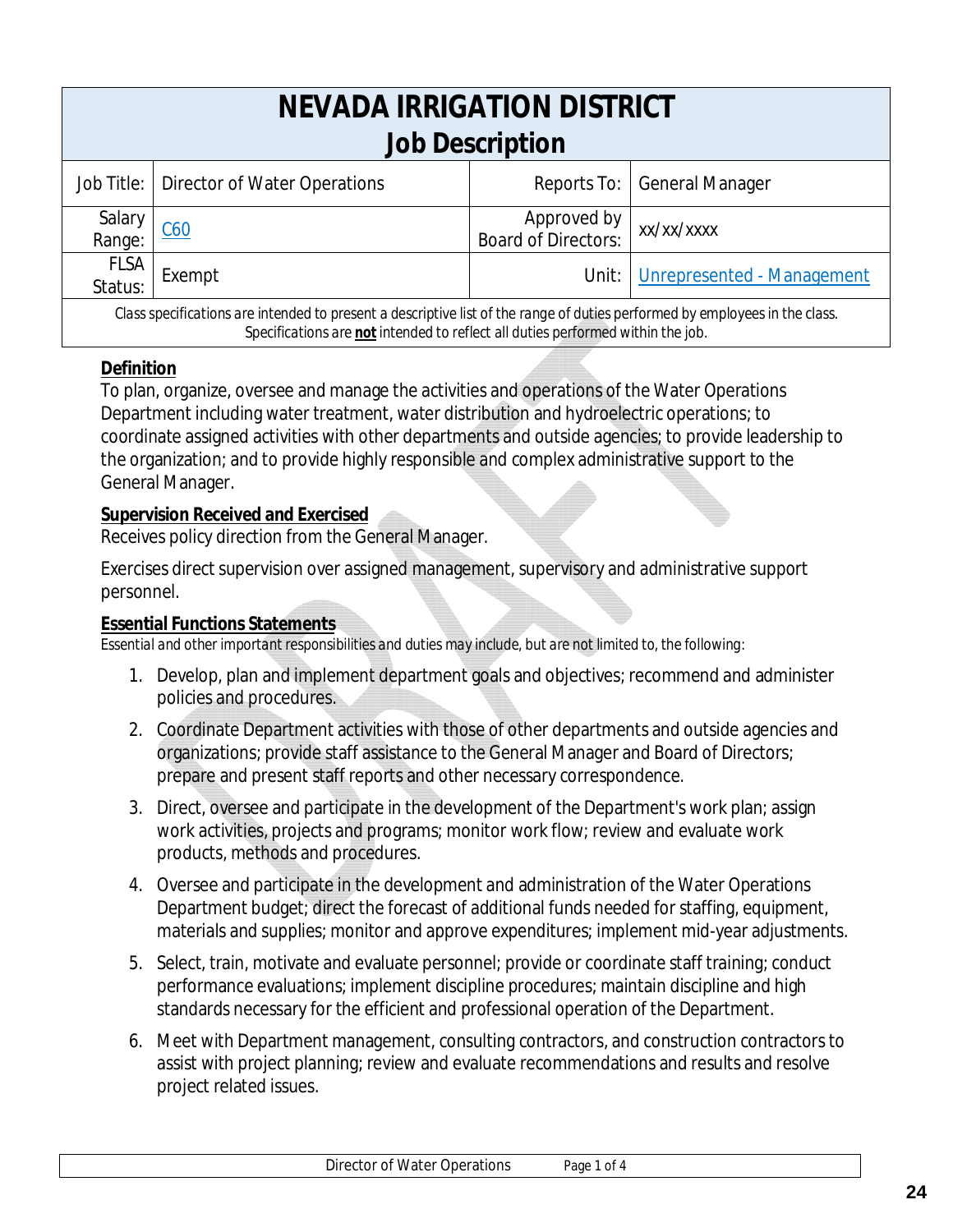- 7. Research and stay abreast of new trends and innovations in the field of water delivery, water treatment, and power production.
- 8. Prepare and administer contracts relating to water sales and distribution.
- 9. Explain, justify, and support the Water Operations Department programs, policies, and activities; negotiate and resolve sensitive and controversial water related issues.
- 10. Represent the Department to outside groups and organizations; participate in outside community and professional groups and committees; provide technical assistance as necessary.
- 11. Research and prepare technical and administrative reports and studies; prepare written correspondence as necessary.
- 12. Build and maintain a working environment of trust and teamwork; swiftly and effectively address issues that threaten a cohesive working environment.
- 13. Build and maintain positive working relationships with co-workers, other District employees and the public using principles of good customer service.
- 14. Perform related duties as assigned.

## Knowledge of:

- Principles and practices of a comprehensive water treatment and water delivery operation.
- Principles and practices of maintenance requirements of water delivery and hydroelectric production equipment.
- Principles and practices of effective customer service.
- Modern office equipment including use of applicable computer applications.
- Principles and practices of leadership, motivation, team building and conflict resolution.
- Pertinent local, State and Federal laws, rules and regulations.
- Organizational and management practices as applied to the analysis and evaluation of programs.
- Principles and practices of organization, administration and personnel management.
- Principles and practices of budget preparation and administration.

# Ability to:

- Plan, direct and control the administration and operations of the Water Operations department.
- Prepare and administer department budgets.
- Develop and implement department policies and procedures.
- Supervise, train and evaluate assigned personnel.
- Gain cooperation through discussion and collaboration.
- Operate and use modern office equipment including a computer and applicable software.
- Analyze problems, identify alternative solutions, project consequences of proposed actions and implement recommendations in support of goals.
- Interpret and apply Federal, State, local and department policies, procedures, rules and regulations.
- Communicate clearly and concisely, both orally and in writing.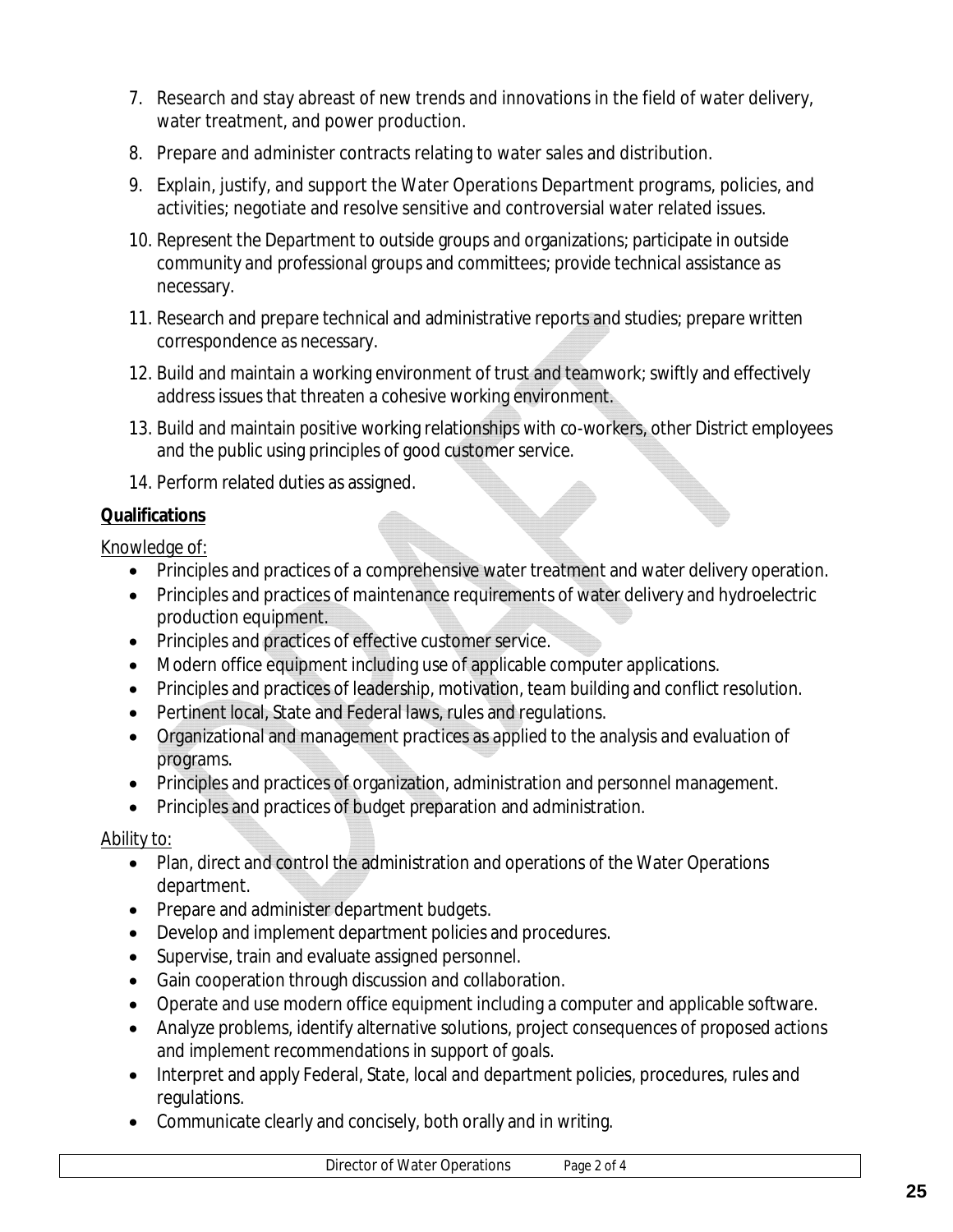Establish and maintain effective working relationships with those contacted in the course of work.

#### Responsibility to:

- Take appropriate steps to ensure the safety of personnel.
- Report to the Risk Manager/Safety Officer any work assignment that you feel would require you or departmental personnel to perform the work in an unsafe manner and any safety risks or hazards.

Responsibility to ensure that all personnel under your supervision are:

- Properly trained in safe work practices and procedures.
- Utilizing proper protective equipment.
- Operating equipment properly.
- Acknowledging the use of safeguards by other employees.
- Reporting any removal, displacement, damage, destruction, or tampering of safety devices, safeguards, notices or warnings.
- Following OSHA regulations. (OSHA requires that those in supervisory positions ensure subordinate personnel adhere to the appropriate safety procedures in performing all duties. Failure to provide proper supervision may result in civil and/or criminal sanctions for the District and the supervisor).

#### **Experience and Education Guidelines**

*Any combination of experience and education that would likely provide the required knowledge and abilities is qualifying. A typical way to obtain the knowledge and abilities would be:*

#### Experience:

Seven years of increasingly responsible experience in water treatment, delivery and/or hydroelectric production; including three years of administrative and management responsibility.

#### Education:

Equivalent to a Bachelor's degree from an accredited college or university with major course work in business administration, public administration, engineering, or a related field.

#### License and Certificate:

Possession of a valid California driver's license.

Possession of a valid California Department of Public Health Water Treatment Operator Certificate, Grade 3 (T3) is highly desirable.

#### **Working Conditions**

#### Environmental Conditions:

Work is normally performed in a temperature controlled office environment subject to typical office noise. Conditions include attendance at evening meetings and irregular hours as necessary to meet deadlines and achieve objectives as well as periodic travel.

#### Physical Conditions:

Essential functions may require maintaining physical condition necessary to sit at desk and in meetings for long periods of time; intermittently twist to reach equipment surrounding desk; perform simple grasping and fine manipulation; use telephone; write or use a keyboard to communicate through written means; and lift or carry weight of 25 pounds or less.